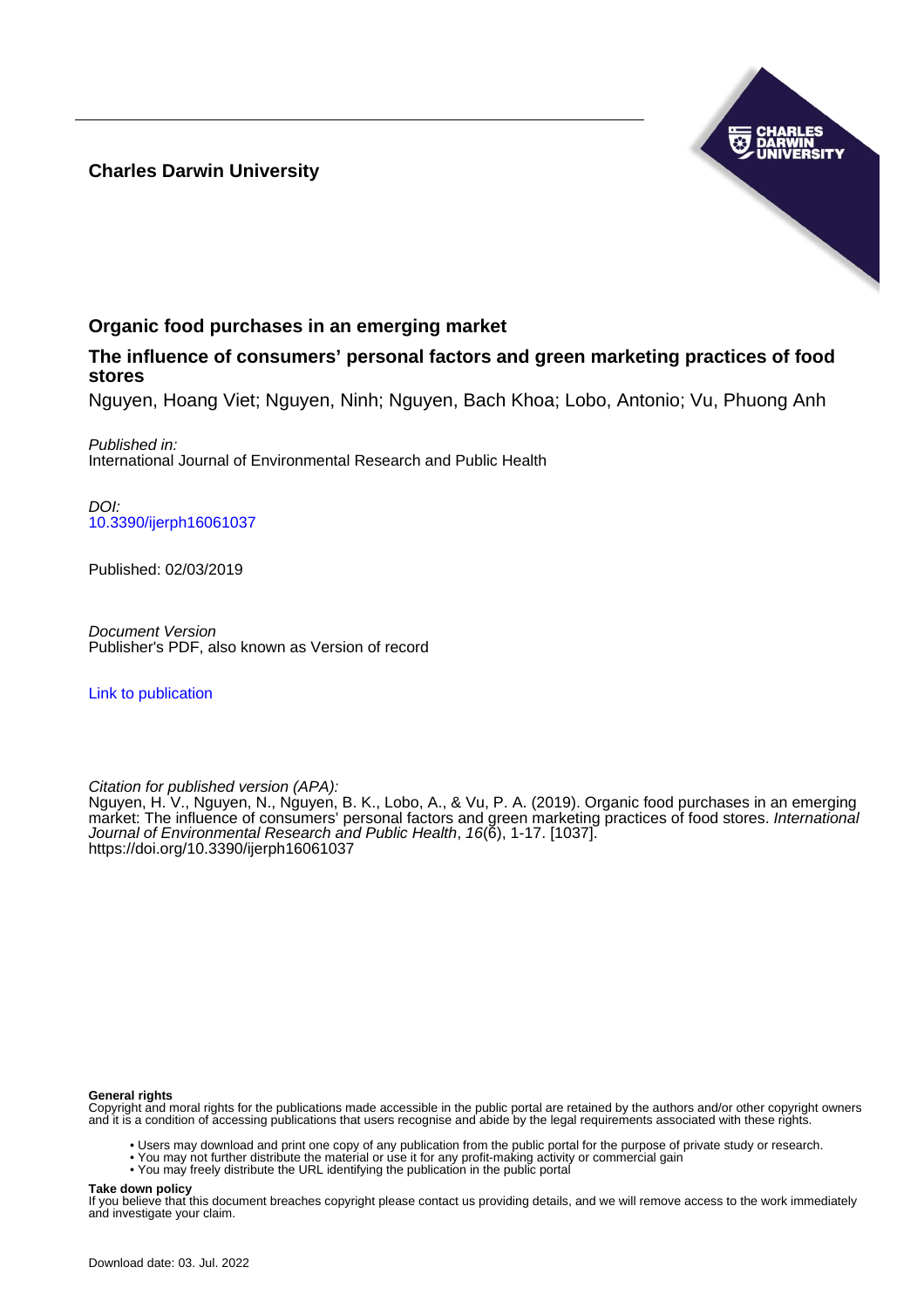

International Journal of *[Environmental Research](http://www.mdpi.com/journal/ijerph) and Public Health*

## *Article*

# **Organic Food Purchases in an Emerging Market: The Influence of Consumers' Personal Factors and Green Marketing Practices of Food Stores**

**Hoang Viet Nguyen 1,2, Ninh Nguyen 3,\*, Bach Khoa Nguyen <sup>4</sup> , Antonio Lobo <sup>5</sup> and Phuong Anh Vu <sup>4</sup>**

- <sup>1</sup> Department of Research Administration, Thuongmai University, Hanoi 100000, Vietnam; nhviet@tmu.edu.vn
- <sup>2</sup> Business Sustainability Research Group, Thuongmai University, Hanoi 100000, Vietnam<sup>3</sup> Department of Entrepreneurship Innovation and Marketing, La Trobe Business School, L
- <sup>3</sup> Department of Entrepreneurship, Innovation and Marketing, La Trobe Business School, La Trobe University, Melbourne, VIC 3086, Australia
- <sup>4</sup> Faculty of Marketing, Thuongmai University, Hanoi 100000, Vietnam; nbkhoa@tmu.edu.vn (B.K.N.); vphuonganh@gmail.com (P.A.V.)
- <sup>5</sup> Department of Management and Marketing, Swinburne Business School, Swinburne University of Technology, Melbourne, VIC 3122, Australia; alobo@swin.edu.au
- **\*** Correspondence: ninh.nguyen@latrobe.edu.au; Tel.: +61-3-9479-2015

Received: 27 February 2019; Accepted: 21 March 2019; Published: 22 March 2019



**MDP** 

**Abstract:** The consumption of food has a significant impact on the environment, individuals and public health. This study aims to investigate the integrative effects of consumers' personal and situational factors on their attitude and purchase behavior of organic meat. The consumption of this product has been widely regarded as contributing towards sustainable food practices. The study was conducted in an emerging market economy, i.e., Vietnam. Data were collected using a customized and validated survey instrument from a sample of 609 organic meat consumers at four food outlets in Hanoi. The findings suggested that consumers' concerns regarding the environment, health, food safety and their knowledge of organic food, all significantly impacted their attitude towards the purchase behavior of organic meat. Interestingly, their positive attitude did not necessarily translate into their actual purchase of organic meat. Additionally, food stores' green marketing practices significantly enhanced consumers' actual purchase behavior. Conversely, premium prices of organic meat were certainly a deterrent for the actual purchase of organic meat. The findings of this study have several important implications for organic food producers, retailers, policy makers and socio-environmental organizations that seek to develop intervention strategies aimed at increasing organic meat consumption in Vietnam.

**Keywords:** organic food; green marketing; food stores; personal factors; contextual factors; environmental influences; price barriers; emerging market; Vietnam

### **1. Introduction**

It is well known that the consumption of food has a significant impact on the environment, individuals and public health [\[1–](#page-14-0)[3\]](#page-14-1). Notably, food consumption is associated with environmental issues such as increased greenhouse gas emissions, water scarcity and pollution [\[2\]](#page-14-2). For example, the consumption of beef has a substantial impact on the ecosystem. This is owing to the fact that the production of protein generates a relatively high amount of carbon dioxide, e.g., an equivalent of 221.63 g of carbon dioxide is generated per gram of protein [\[4](#page-14-3)[,5\]](#page-14-4). Consuming food containing undesirable residues and microorganisms causes severe individual health problems, e.g., pain,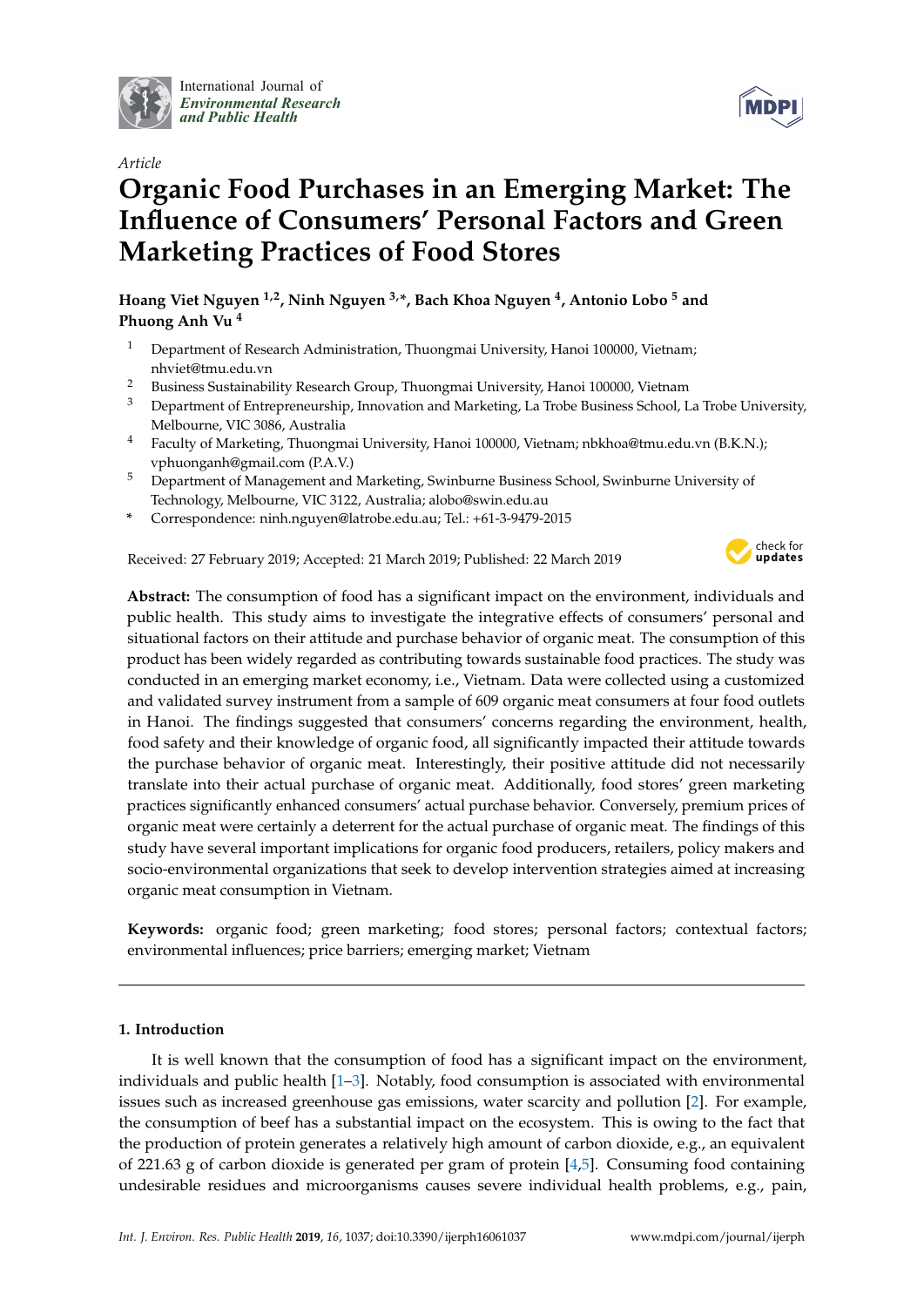illness and death [\[6,](#page-14-5)[7\]](#page-14-6). In addition, food-borne diseases result in medical costs and losses to the public health sector [\[8\]](#page-14-7). Hence, promoting and accelerating the adoption of more sustainable food behaviors is of the utmost importance for enhancing environmental sustainability as well as individual and public well-being. Sustainable food behaviors include activities such as purchasing and consuming organic food, eating less unhealthy food, eating local food and preparing food that has less wastage [\[9,](#page-14-8)[10\]](#page-14-9). Importantly, the promotion of these behaviors should be prioritized in developing and emerging countries which are facing serious environmental problems and a colossal increase in food consumption [\[9,](#page-14-8)[11\]](#page-14-10). The growth in population and income has driven consumer demand for food products, and this is especially true in developing and emerging countries, particularly for healthy and environmentally friendly food [\[12\]](#page-14-11).

Organic food purchase and consumption has been widely regarded as contributing towards sustainable behavior [\[13](#page-14-12)[,14\]](#page-14-13). This is partly driven by consumers' socio-environmental responsibility in addition to their personal interest and choice [\[10\]](#page-14-9). Although there exist various definitions of organic food, it can be broadly defined as products which are "grown without the use of pesticides, synthetic fertilizers, sewage sludge, genetically modified organisms, or ionizing radiation" as well as products produced "free of antibiotics or growth hormones" [\[15\]](#page-14-14) (p. 195). The majority of consumers believe that organic food is eco-friendly, healthier, safer, cleaner, more nutritious, tastier and safer as compared to conventional food [\[13](#page-14-12)[,16–](#page-14-15)[18\]](#page-14-16).

A considerable number of studies on organic food have focused on consumers' personal factors that motivate attitude and purchase behavior associated with organic food [\[19\]](#page-14-17). Key personal factors include values, environmental concern, knowledge, perceived quality, emotions, health consciousness, concerns with respect to nutrition, food taste and food safety [\[20](#page-14-18)[–22\]](#page-14-19). Interestingly, there exists mixed findings regarding the relationship between consumers' attitudes and their purchase of organic food [\[23\]](#page-14-20). While various studies demonstrate that consumers' attitudes towards organic food significantly enhance their purchase intention and behavior, several authors report that many consumers do not actually buy organic food despite displaying positive attitudes towards them [\[24](#page-14-21)[,25\]](#page-15-0). Aschemann-Witzel and Niebuhr Aagaard [\[23\]](#page-14-20) note that young consumers hold highly favorable attitudes about organic food, but their actual purchases remain low. According to Padel and Foster [\[26\]](#page-15-1), such an anomaly can be explained by the complexity of the consumer decision-making process and the varied motives and barriers associated with different types of organic food. This finding is extended by Vermeir and Verbeke [\[10\]](#page-14-9) who suggest that marketing factors such as price, product quality, convenient distribution and brand familiarity remain the most important criteria in the consumer decision-making process. These factors along with consumer habits of buying conventional produce may dilute the impact of attitudes toward organic food on actual purchase behavior. Hence, although consumers might believe that organic food offers environmental and health benefits and that the purchase of organic food is beneficial, they may be unable to buy, or they may decide not to buy the product owing to its high price, lack of availability, poor labelling and mediocre point-of-purchase display. Several authors assert that organic food retailers need to develop and implement effective green marketing practices to support consumers' decision-making process [\[17](#page-14-22)[,27\]](#page-15-2). Green marketing practices may include the production and distribution of environmentally friendly products (e.g., organic food), marketing communications for green products (e.g., advertising, sales promotion, public relations and publicity), eco-labelling and branding [\[17](#page-14-22)[,28\]](#page-15-3). Nevertheless, these situational and environmental factors, unlike personal determinants, have been largely unexplored.

This study seeks to contribute to the literature on environmentally sustainable behavior and organic food consumption by investigating the integrative effects of consumers' personal factors and their situational context on their attitude and purchase behavior associated with organic food. The situational context comprises of both motivators and hindrances in the development of organic food behavior [\[23\]](#page-14-20). The situational factors also represent the external environment's impact on the opportunity to perform the behavior [\[29\]](#page-15-4). Hence, particular emphasis is placed on how food stores' green marketing practices and price barriers enhance or impede a consumer's purchase of organic food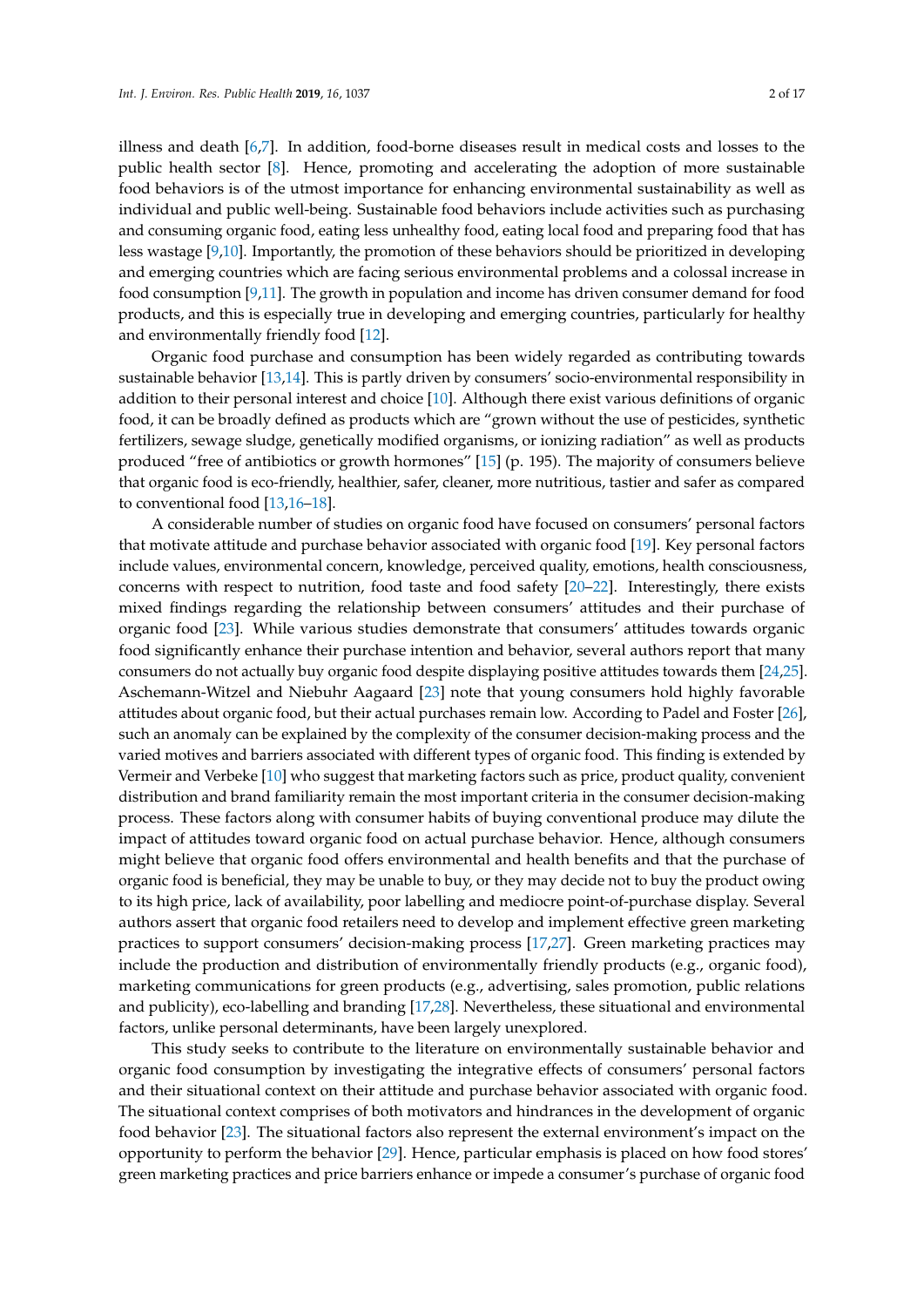products. Green marketing practices have been emphasized because they include various activities associated with distributing, communicating and promoting eco-friendly products. Krystallis and Chryssohoidis [\[30\]](#page-15-5) assert that price is the most important criterion considered by consumers when purchasing food. The high price of organic food has been identified as the most relevant barrier to organic food purchase and consumption in previous studies [\[16,](#page-14-15)[22\]](#page-14-19)

This study also aims to enrich the literature on organic food behavior in developing and emerging markets, which have received less attention from scholars [\[11\]](#page-14-10). By focusing on an emerging market, the study examines whether or not the attitude-behavior gap previously identified in developed countries is relevant in the new research context, i.e., Vietnam. This Southeast Asian country is a typical emerging market with a population exceeding 95 million and an annual average gross domestic product growth of 6% in the past decade [\[31\]](#page-15-6). Data from the Vietnam Household Living Standards Survey demonstrates that Vietnamese people spend approximately half of their income on food and beverage products [\[32\]](#page-15-7). Promoting sustainable food consumption has been among the country's top priorities, aimed at addressing growing concerns about its environmental problems, health and food safety issues [\[9,](#page-14-8)[33\]](#page-15-8). Many Vietnamese consumers associate sustainability with healthy food [\[9\]](#page-14-8). They also believe that unsafe food practices put the health of the public at risk [\[34\]](#page-15-9). Despite their concerns about the high price and poor labelling of safe and healthy foods like organic products, a number of Vietnamese consumers are willing to purchase and consume more organic food [\[9\]](#page-14-8). The government has implemented several initiatives such as the Decree 109/2018/ND-CP on organic culture and food safety standards to foster the development of the organic food industry. Manufacturers and retailers have put great efforts in offering diversified organic food products (e.g., vegetables, grains and meat) as well as expanding their distribution network [\[35,](#page-15-10)[36\]](#page-15-11).

The remainder of this paper is organized as follows. A detailed literature review comprising of the theoretical background and hypotheses development are initially presented. Thereafter, the research methodology is described, followed by the data analysis and reporting of key findings. A comprehensive discussion of the findings and their implications is then provided. Finally, conclusions, limitations and future research directions are presented.

#### **2. Literature Review and Research Hypotheses**

#### *2.1. Theoretical Background*

In general, consumers who hold favorable attitudes towards the purchasing of green products including organic food tend to make actual purchases [\[37\]](#page-15-12). The widely-accepted association between attitude and behavior has been explained by several theories such as the knowledge-attitude-behavior theory, the Alphabet theory and extended models of the Theory of Planned Behavior (TPB). The knowledge-attitude-behavior model postulates that environmental-related knowledge leads to environmental attitudes, and that this in turn motivates pro-environmental behavior [\[38\]](#page-15-13). Several researchers extending the TPB suggest that attitude affects actual behavior directly and indirectly via behavioral intention [\[37](#page-15-12)[,39–](#page-15-14)[41\]](#page-15-15). Zepeda and Li [\[42\]](#page-15-16) develop the Alphabet theory by explaining consumers' motivations for organic food consumption by integrating key elements of the value-belief-norm (VBN) model and the attitude-behavior-context (ABC) theory with knowledge and habit. Importantly, this theory emphasizes the role of context and habit in explaining the attitude-behavior relationship.

Given the important role of attitudes in enacting behavior, several authors stress the need for a better understanding of antecedents to organic food attitudes [\[21,](#page-14-23)[43\]](#page-15-17). On the other hand, another research strand questioning the importance of attitudes, emphasizes the necessity to explain why consumers' attitudes are not translated into their actual purchase of organic products [\[23\]](#page-14-20). In an effort to address the attitude-behavior gap and extend prior research on the antecedents to organic attitude, this study develops a unique model explaining organic food purchase as illustrated in Figure [1.](#page-4-0) This model combines the antecedent-attitude-behavior hierarchy with situational context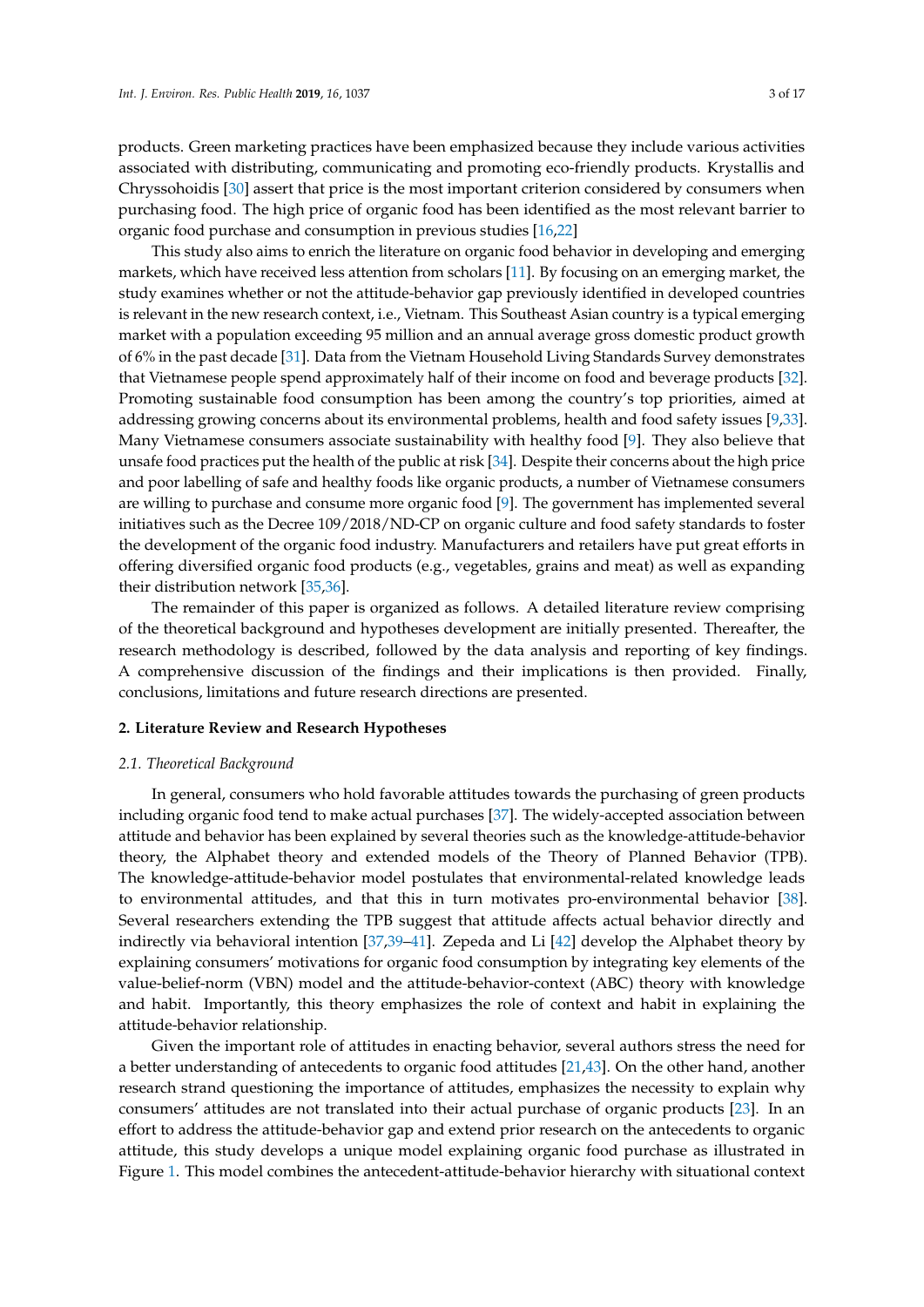factors including food stores' green marketing practices and price barriers. The three antecedents of environmental concern, food safety concern and health consciousness have been identified as the most important determinants of organic food attitudes [\[21\]](#page-14-23). Organic food knowledge is also examined to provide further insight into the knowledge-attitude relationship, previously identified as a gap in<br>example in the contract into the knowledge-attitude relationship, previously identified as a gap in the literature [\[44\]](#page-15-18). The hypothetical relationships between these constructs depicted in Figure [1](#page-4-0) are<br> discussed in the subsequent sections. Figure 1 are discussed in the subsequent sections.

<span id="page-4-0"></span>

**Figure 1.** The proposed research model. **Figure 1.** The proposed research model.

## *2.2. Development of Hypotheses 2.2. Development of Hypotheses*

## 2.2.1. Environmental Concern 2.2.1. Environmental Concern

According to Dunlap and Jones [45], environmental concern denotes "the degree to which According to Dunlap and Jones [\[45\]](#page-15-19), environmental concern denotes "the degree to which people are aware of problems regarding the environment and support efforts to solve them or indicate the willingness to contribute personally to their solution" (p. 482). In general, consumers who are the willing concerned about the environment tend to develop positive environmental attitudes, express willingness concerned to pay more for eco-friendly products and exhibit pro-environmental behavior [\[46](#page-15-20)[,47\]](#page-15-21).

It is widely acknowledged that the production and consumption of food products, especially It is widely acknowledged that the production and consumption of food products, especially meat such as beef and pork, contribute to air pollution, land and water scarcity, and domestic waste meat such as beef and pork, contribute to air pollution, land and water scarcity, and domestic waste to the ecosystem, leading to environmental degradation  $[48]$ . Environmental concern therefore appears  $\overline{\phantom{a}}$ to be a driving factor of organic food purchase behavior, and this has been largely attributed to being environmentally friendly [\[17\]](#page-14-22). Squires et al. [\[49\]](#page-16-0) suggest that organic food buyers express interest in protecting the ecology and natural production process. Empirical studies conclude that environmental production process. Empirical studies conclude that environmental concern exerts a positive influence on attitude towards organic food purchases in both developed and<br> developing countries such as Australia [\[13\]](#page-14-12), Taiwan [\[50\]](#page-16-1) and India [\[11\]](#page-14-10). Based on the above discussion, the following hypothesis has been developed:

Hypothesis 1. Consumers' environmental concern has a positive impact on their attitudes towards buying *organic food. organic food.*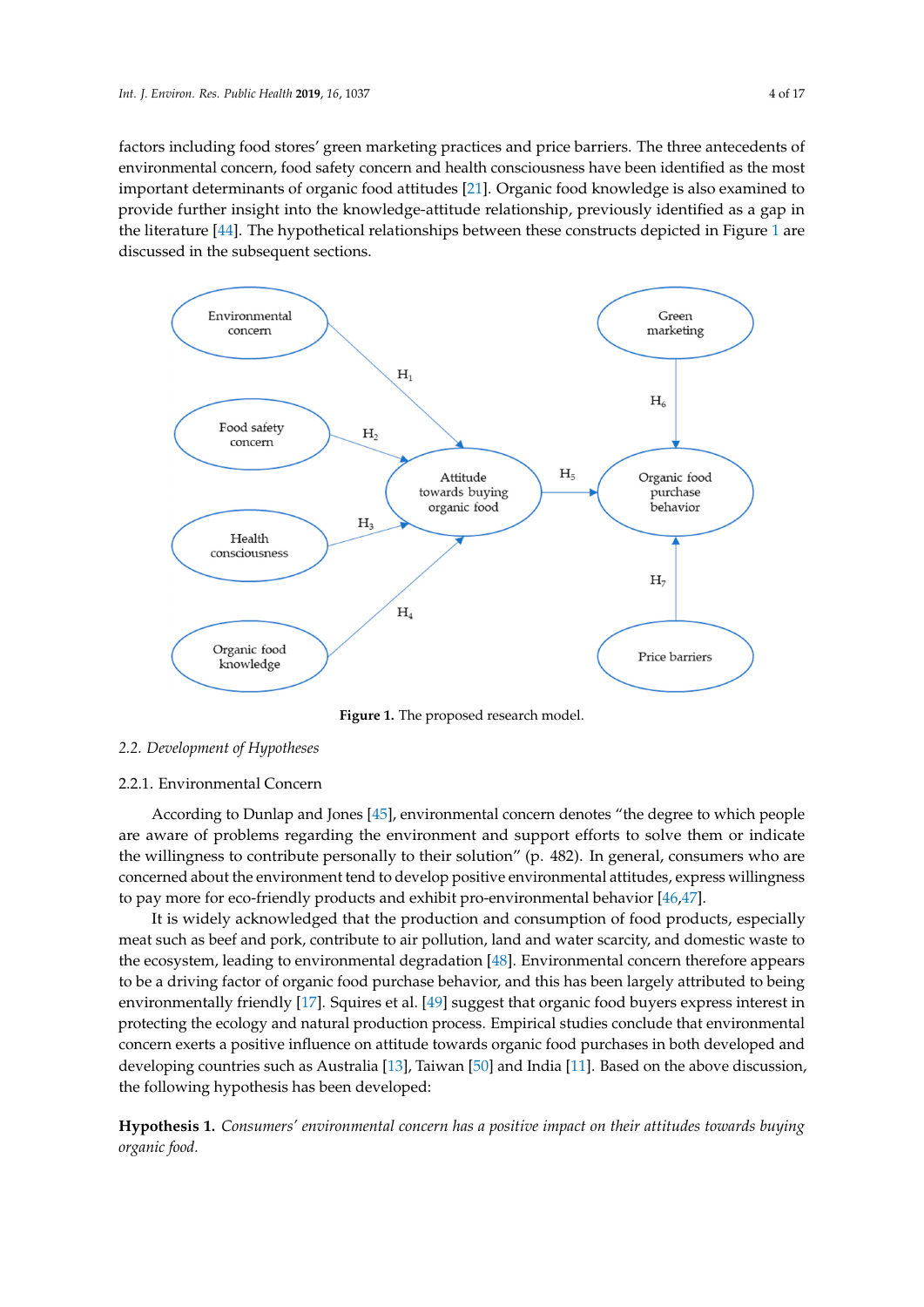#### 2.2.2. Food Safety Concern

Given the continuous occurrences of food safety incidents and food-related diseases [\[7\]](#page-14-6), food safety has been identified as the top concern among consumers [\[51\]](#page-16-2). Food safety concern, in its broadest sense, indicates the degree to which people are worried about pesticide residues contained in food as well as about food scares [\[52\]](#page-16-3) (p. 4). Essentially, consumers often associate food safety issues with the use of pesticides, fertilizers, antibiotics, artificial additives and preservatives in the food production process [\[3](#page-14-1)[,43\]](#page-15-17). Organic production methods are considered as being free of these undesirable chemicals [\[21\]](#page-14-23). Van Loo et al. [\[53\]](#page-16-4) point out that habitual buyers of organic chicken strongly believe that such a product has fewer residues. Michaelidou and Hassan [\[43\]](#page-15-17) assert that food safety concern is the most relevant factor explaining consumer attitude towards organic food. Based on the aforementioned discussion, the following has been hypothesized

**Hypothesis 2.** *Consumers' food safety concern has a positive impact on their attitudes towards buying organic food.*

#### 2.2.3. Health Consciousness

Health consciousness reflects individuals' thoughts on health issues and their readiness to undertake actions to ensure their health [\[50,](#page-16-1)[52\]](#page-16-3). Consumers have been increasingly concerned about health and nutrition in food [\[1\]](#page-14-0). There is a general belief that organic foods are healthy to eat because such products are rich in nutrition and are chemically free [\[54\]](#page-16-5). Bryła [\[16\]](#page-14-15) asserts that Polish consumers perceive healthiness as being the most important characteristic of organic food. A consumer survey conducted by Tsakiridou et al. [\[51\]](#page-16-2) demonstrates that 87.6% of respondents perceive organic products to be healthier than conventional alternatives. Health consciousness is therefore a key determinant of organic food consumption [\[21\]](#page-14-23). Although Tarkiainen and Sundqvist [\[55\]](#page-16-6) surprisingly find that health consciousness is not relevant in predicting attitude towards purchasing organic food, the majority of prior studies confirm a significant and positive relationship between these variables [\[43](#page-15-17)[,56\]](#page-16-7). Importantly, Yadav and Pathak [\[11\]](#page-14-10) assert that health consciousness is the strongest predictor of attitude towards organic food. Hence the following has been hypothesized:

**Hypothesis 3.** *Consumers' health consciousness has a positive impact on their attitudes towards buying organic food.*

#### 2.2.4. Organic Food Knowledge

It is a common belief that consumers' awareness and knowledge about organic food play an important role in their organic purchasing decisions [\[57\]](#page-16-8). Several researchers regard the lack of knowledge concerning organic food as a barrier to organic food purchase [\[58\]](#page-16-9). Organic food knowledge entails what consumers know about organic food and their ability to judge the quality and unique characteristics of organic food products. Two major types of organic food knowledge include subjective and objective knowledge. While the former refers to what people perceive that they know, the latter denotes what people actually know about organic food [\[44\]](#page-15-18). Aertsens et al. [\[44\]](#page-15-18) find that both objective and subject knowledge are positively related to attitudes towards organic vegetable consumption. These authors also suggest a causal relationship in that objective knowledge enhances subjective knowledge, which in turn improves one's attitude towards organic purchase and consumption. Likewise, de Magistris et al. [\[57\]](#page-16-8) confirm a positive association between consumers' self-reported organic knowledge and their attitudes towards organic produce. Hence the following hypothesis has been formulated: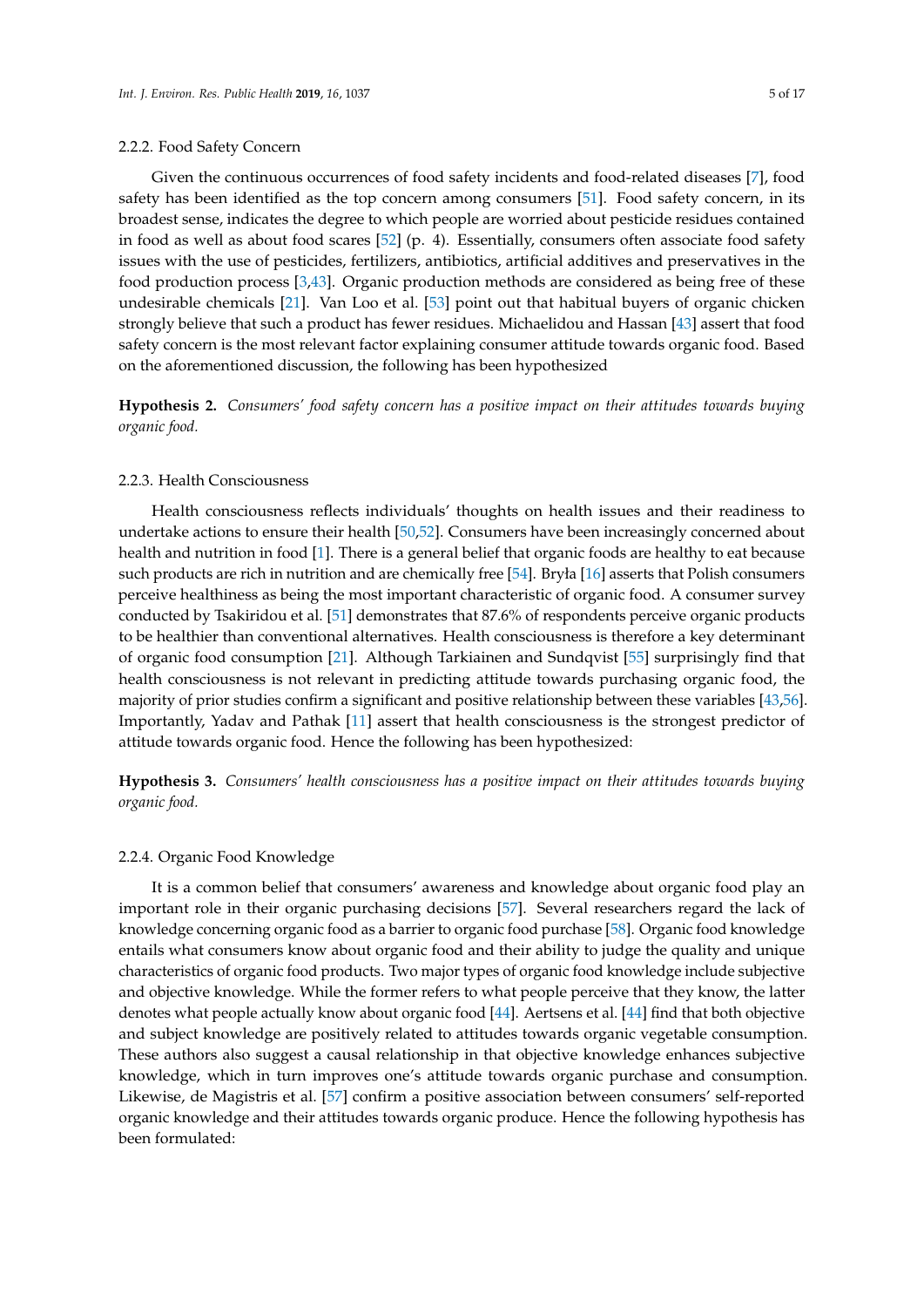**Hypothesis 4.** *Consumers' organic food knowledge has a positive impact on their attitudes towards buying organic food.*

#### 2.2.5. Attitudes Towards Buying Organic Food

Attitudes associated with organic food and organic purchase have been central to research on organic food purchase and consumption [\[18](#page-14-16)[,51\]](#page-16-2). Consumers' attitudes towards buying organic food denotes their favorable or unfavorable evaluation towards purchasing organic food. Consumers who hold positive attitudes towards organic food believe that purchasing organic food is important and is a good choice [\[18\]](#page-14-16). Using the probit model analysis, Aertsens et al. [\[44\]](#page-15-18) find a significant positive relationship between consumers' attitudes about organic food consumption and the proportion of organic food consumed by them. Similarly, a regression analysis conducted by Dahm et al. [\[15\]](#page-14-14) indicates that students who hold positive attitudes toward organic food actually consume more organic food at home, on campus and at restaurants. Additionally, a structural model developed by von Meyer-Hofer et al. [\[37\]](#page-15-12) demonstrates a significantly direct relationship between attitude towards purchasing organic food and purchase behavior among German consumers. Hence, the following has been hypothesized:

**Hypothesis 5.** *Consumers' attitudes towards purchasing organic food has a positive impact on their purchase behavior.*

#### 2.2.6. Green Marketing Practices

Marketing with an environmental perspective has been referred to as 'green marketing' 'environmental marketing', 'socially responsible marketing' and 'sustainable marketing' [\[59,](#page-16-10)[60\]](#page-16-11). In general, green marketing includes "marketing activities which attempt to reduce the negative social and environmental impacts of existing products and production systems, and which promote less damaging products and services" [\[61\]](#page-16-12) (p. 129). In this present study, food stores' green marketing practices refer to eco-labelling, providing an environmentally-friendly shopping environment, advertising and promoting organic food using in-store promotional tools including fliers as well as selling various brands of organic food.

It has been widely acknowledged that green marketing practices significantly affect consumers' choice of eco-friendly products [\[62\]](#page-16-13). A Malaysian study conducted by Mohd Suki [\[27\]](#page-15-2) reveals that stores' green marketing practices enhance consumer perception about organic food quality and image. Verhoef [\[22\]](#page-14-19) finds that marketing variables such as product quality and distribution positively affect consumer purchase of organic food. Hence, the following hypothesis has been formulated:

**Hypothesis 6.** *Food stores' green marketing practices have a positive impact on consumer attitudes towards buying organic food.*

#### 2.2.7. Price Barriers

Price (monetary) barriers constitute the critical hindrance to increasing consumer demand for organic food [\[16](#page-14-15)[,22](#page-14-19)[,63\]](#page-16-14). Price barriers refer to consumers' perception of organic food price and their ability and willingness to buy such a product despite the high price [\[14\]](#page-14-13). In a consumer survey carried out by Xie et al. [\[64\]](#page-16-15), about 82% of the respondents indicate that high price premium is the reason for not buying organic products. In general, the majority of consumers are not willing to pay a price premium above 10–20% for organic food [\[65,](#page-16-16)[66\]](#page-16-17). Van Doorn and Verhoef [\[67\]](#page-16-18) argue that the high price of organic food negatively affects consumer-perceived value (i.e., cost versus benefits) of such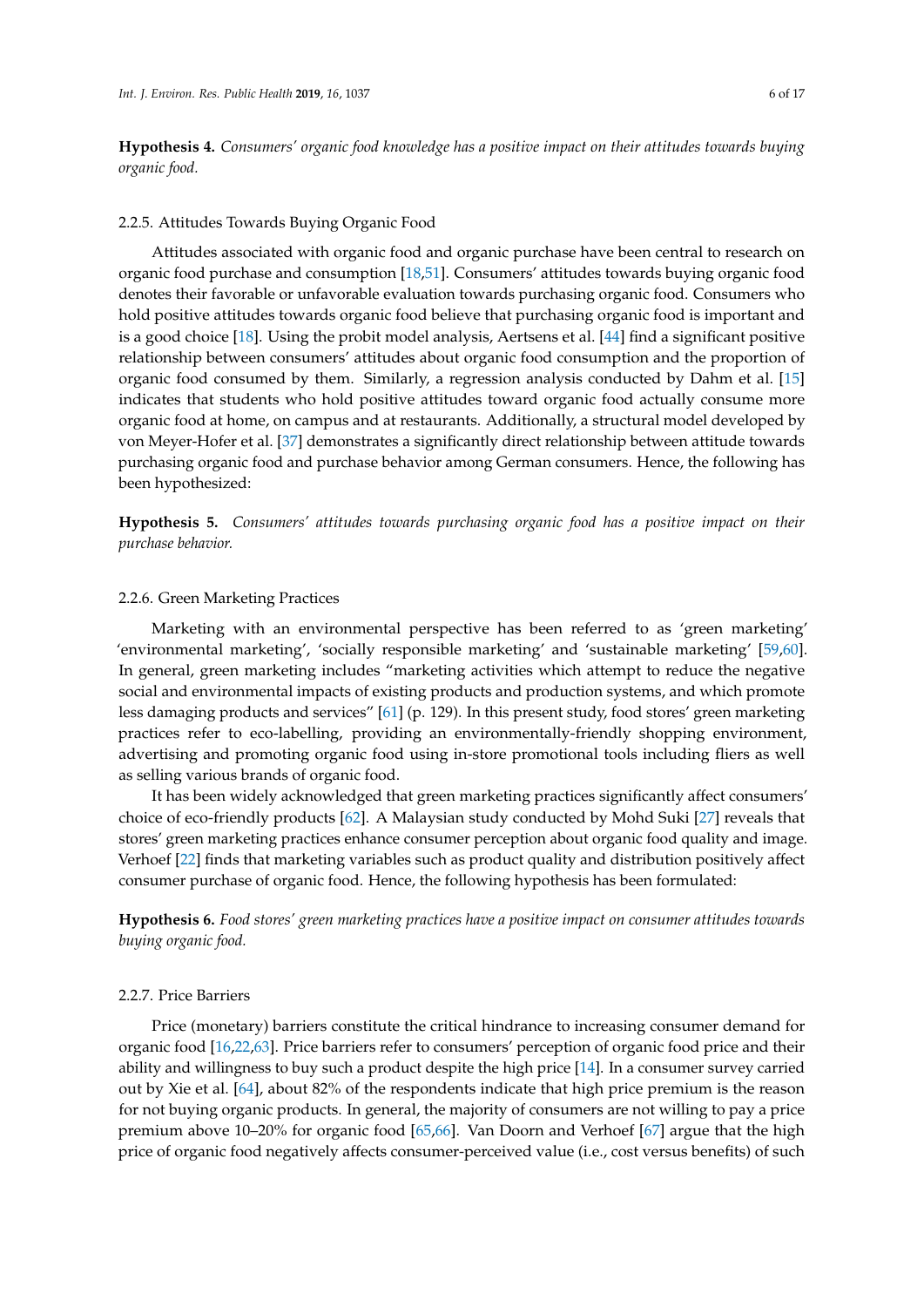a product. Tanner and Kast [\[14\]](#page-14-13) find a strong and negative correlation between price barriers and consumer purchase of different organic food products. Hence the following has been hypothesized:

**Hypothesis 7.** *Price barriers have a negative impact on consumer attitudes towards buying organic food.*

#### **3. Research Methodology**

#### *3.1. Researched Product Category*

Determinants influencing organic food attitudes and behavior may vary across different categories of organic food [\[31\]](#page-15-6). Organic meat was intentionally chosen as the researched food product category owing to several reasons. Firstly, while a considerable number of studies have investigated specific categories of organic food such as organic fruits and vegetables, the organic meat category has been largely unexplored. Secondly, given that Vietnamese people's expenditure on meat constitutes 14% of their total food expenditure [\[32\]](#page-15-7), meat is among the most popular food products consumed in the country. Given that meat consumption is strongly linked to income [\[5\]](#page-14-4), it is expected that Vietnamese consumers will consume more meat in the coming years. This is a particularly controversial issue since meat production and consumption is among the largest contributors to environmental problems, such carbon dioxide emissions and excessive land use [\[4\]](#page-14-3). Thirdly, antibiotic and veterinary residues in meat have received widespread attention from Vietnamese consumers and media [\[34\]](#page-15-9). This may be a driving factor for organic meat consumption.

#### *3.2. Measures*

The items operationalizing the constructs in the research model were selected and adapted from measurement scales validated in prior research. The original scales in English were translated into Vietnamese using the back-translation suggested by Usunier [\[68\]](#page-16-19). Accordingly, a professional translator performed the translation of the survey instrument from English to Vietnamese, and this Vietnamese version was then translated back into English by another translator, who worked independently without being informed of the first translation. As there were minor discrepancies between the original survey and the back-translated survey, 2 bilingual marketing professors were invited to review the translations. These professors also worked with the translators to discuss and reconcile the discrepancies until an agreement was reached on the most suitable version of the survey instrument, so as to ensure semantic equivalence. As most of the scales were developed for Western developed markets, 2 focus groups were conducted to identify the potential problems of using these items in the context of Vietnam. Participants in the first focus group included 6 organic meat consumers, whilst the second focus group consisted of 5 marketing professors. These focus groups were facilitated and moderated by the researchers. Following the focus groups, some items were revised and modified. For example, the participants suggested to clarify the second item measuring food safety concern by adding antibiotics and veterinary to the original item. In addition, a new item was suggested for operationalizing organic food knowledge. All the items, except for purchase behavior, were measured using a 7-point Likert scale, which ranged from 1 for 'Strongly disagree' to 7 for 'Strongly agree'.

For *environmental concern*, 4 items were adopted from Yadav and Pathak's [\[11\]](#page-14-10) study. To measure *food safety concern,* 3 items were taken from Michaelidou and Hassan [\[43\]](#page-15-17). Another 3 items operationalizing *health consciousness* were adapted from Tarkiainen and Sundqvist [\[55\]](#page-16-6). A total of 4 items were used to measure *organic food knowledge*. Of these, 3 items were adopted from Aertsens et al. [\[44\]](#page-15-18) and 1 item regarding the environmental and health benefits of organic meat was suggested by the focus groups. *Attitude towards buying organic food* was operationalized using 4 items from prior research conducted by Arvola et al. [\[69\]](#page-16-20) and Dean et al. [\[70\]](#page-16-21). Another 4 items operationalizing *green marketing practices* implemented by food stores were adopted from Mohd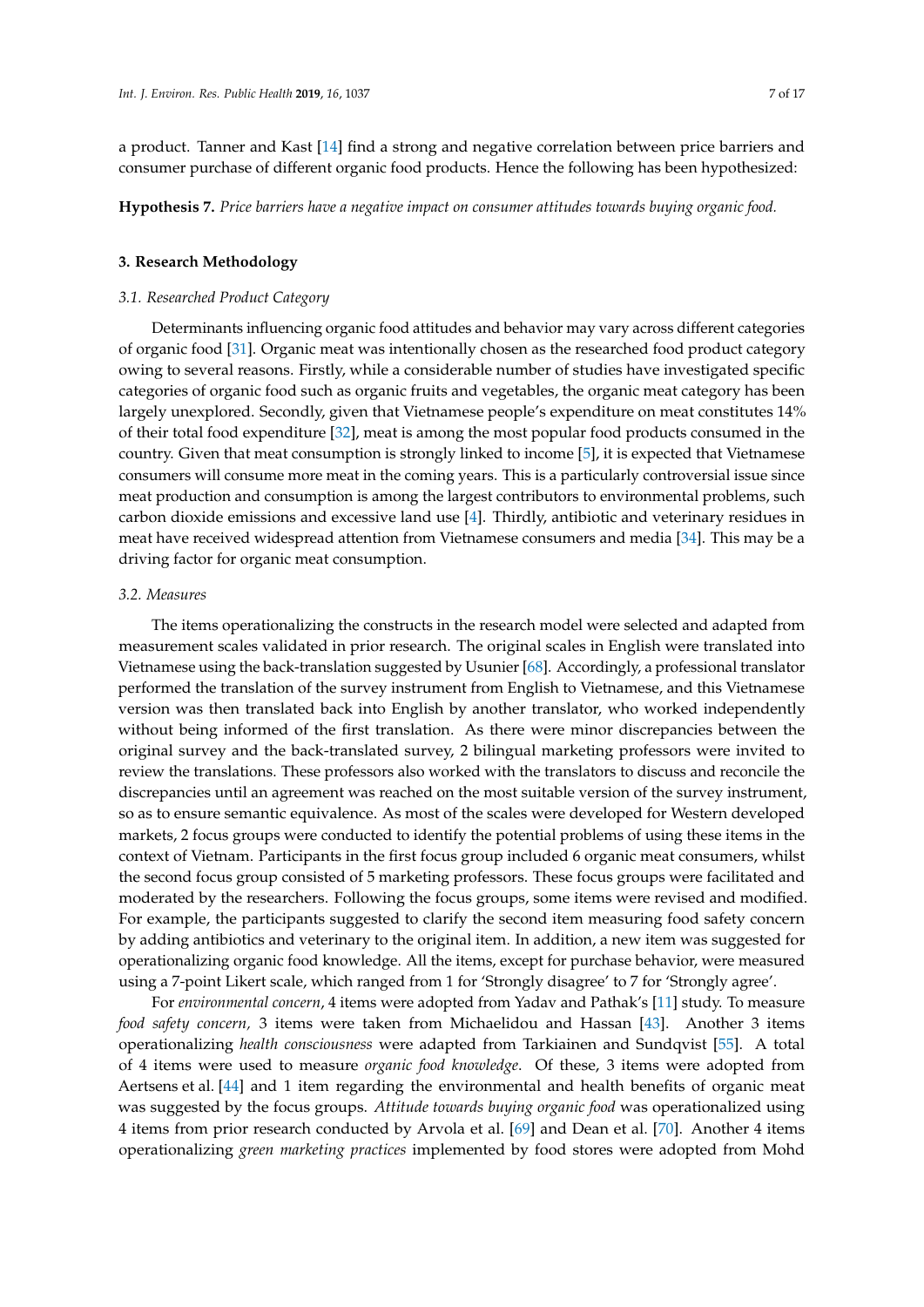Suki [\[27\]](#page-15-2). *Price barriers* were operationalized using 3 items from studies conducted by Tanner and Kast [\[14\]](#page-14-13) and Verhoef [\[22\]](#page-14-19).

To measure the *purchase behavior* of organic food, 1 item seeking respondents' purchase frequency was adopted from Dean et al. [\[70\]](#page-16-21) ('How often in the last 10 times you purchased meats were [they] organic ones?'). There were 7 response categories, anchored at 1 for 'Never' and 7 for 'Always'.

#### *3.3. Ethics Considerations*

The importance of adhering to ethical standards with respect to human research activity has been addressed in this study. The research ethics application, which is a part of the research project application, was submitted to the Vietnam National Foundation for Science and Technology Development (NAFOSTED) in March 2018. The application describes details of the research project, including participant recruitment, data collection procedures, description of anticipated risks, data storage and security, and informed consent. The project (NAFOSTED 502.02-2018.303) was reviewed and approved on 5 September 2018.

The research project followed the approved protocol. Respondents notified the research purpose and their informed consent by reading the cover page of the survey and by listening to the interviewers. Participation was on a voluntary basis, in which respondents could withdraw at any time. Completion of the survey was taken as a respondent's 'informed consent' to participate in the research. The process ensured the respondent's anonymity, confidentially and privacy. Only anonymous and aggregated data were captured and subsequently reported in the research report and in published conference papers and journal articles.

#### *3.4. Data Collection and Sample*

The respondents in this study were Vietnamese citizens aged 18 and over, who had purchased organic meat. This enables the investigation of consumers' actual purchases of organic meat. Paper-based surveys were used to collect data from eligible consumers at 4 food stores in the capital city of Hanoi, which is located in the north of Vietnam. The paper-based approach has proven effective in several research projects on pro-environmental behavior and organic food in Vietnam [\[33,](#page-15-8)[41\]](#page-15-15). Consumers in major cities such as Hanoi have been the subject of prior relevant studies because they have higher income and tend to pursue a sustainable lifestyle [\[9,](#page-14-8)[47,](#page-15-21)[71](#page-16-22)[,72\]](#page-16-23). Furthermore, supermarkets and food stores are the main distributors of organic food products including organic meat in big cities like Hanoi and Ho Chi Minh [\[36\]](#page-15-11). Experienced and trained research assistants acted as interviewers who were stationed at the stores to approach consumers after they had completed their purchases. Respondents were then initially asked the screening questions (i.e., age and past organic meat purchase) before being presented with the informed consent statement and were then requested to voluntarily provide their responses. A US\$ 2.5 (Vietnamese Dong 50,000) cash incentive was offered to them in appreciation of their participation.

The data collection period lasted 3 months, during which time a total number of 635 surveys were returned. Data from the returned surveys were screened to examine potential missing data, outliers and normality of distribution. The standardized values (z scores) indicated that 4 surveys contained univariate outliers, while the Mahalanobis distance demonstrated that 22 surveys comprised multivariate outliers. The final effective sample therefore included 609 responses. Of these, 319 (52.4%) were female and 290 were males (47.6%). Additionally, the majority of the respondents (54.4%) were aged under 40 years, while 61.9% had higher education degrees. The demographic profile of the respondents is depicted in Table [1.](#page-9-0)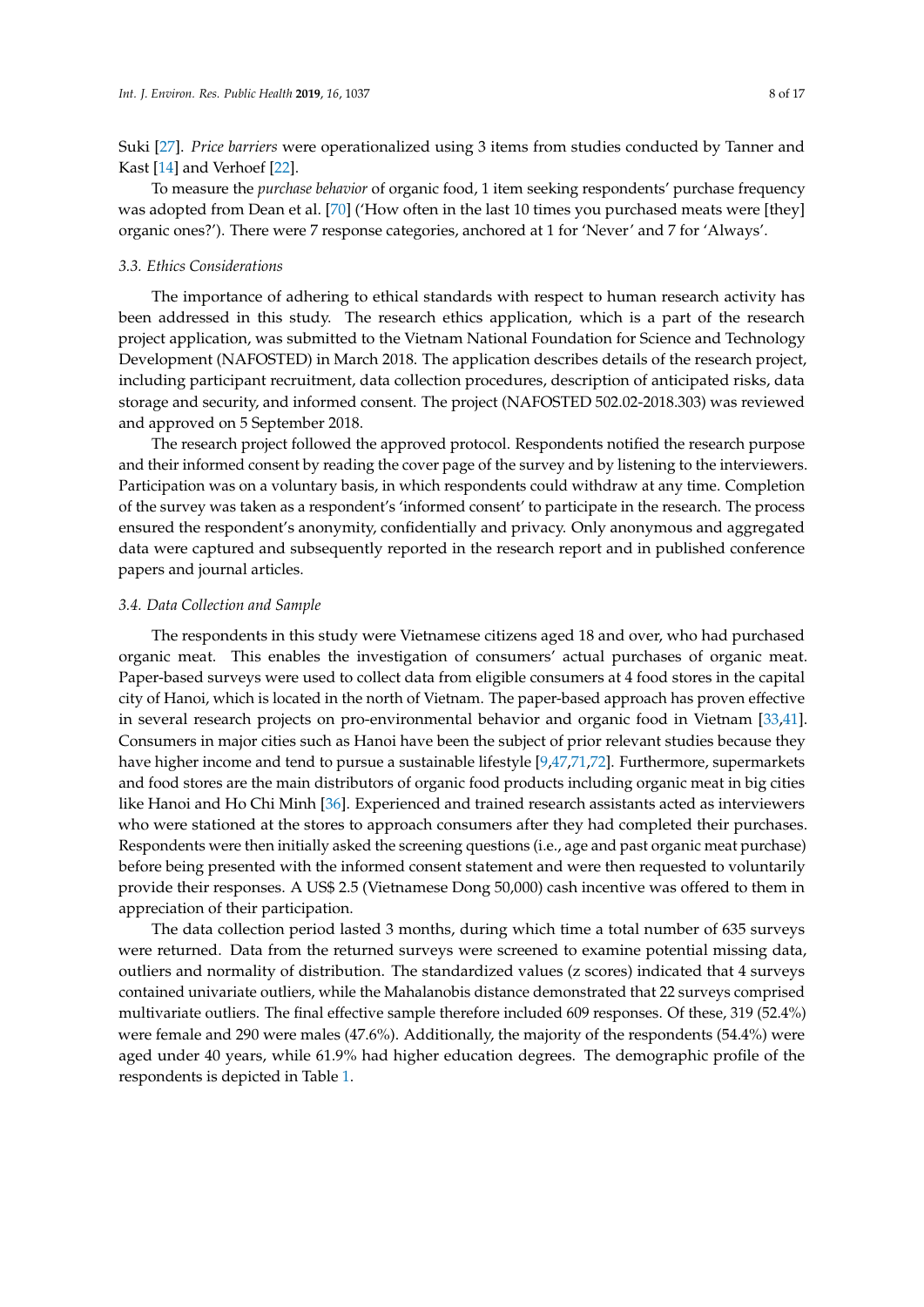<span id="page-9-0"></span>

| Demographic Characteristic | Frequency | $\frac{0}{0}$ |
|----------------------------|-----------|---------------|
| Gender                     |           |               |
| Female                     | 319       | 52.4          |
| Male                       | 290       | 47.6          |
| Age                        |           |               |
| $18 - 29$                  | 180       | 29.6          |
| $30 - 39$                  | 151       | 24.8          |
| $40 - 49$                  | 139       | 22.8          |
| $50 - 59$                  | 87        | 14.3          |
| 60 and above               | 52        | 8.5           |
| Marital status             |           |               |
| Single/never married       | 172       | 28.3          |
| Currently married          | 376       | 61.7          |
| Widowed                    | 34        | 5.6           |
| Divorced/separated         | 27        | 4.4           |
| Educational level          |           |               |
| High school or lesser      | 35        | 5.8           |
| Professional degree        | 77        | 12.6          |
| College degree             | 120       | 19.7          |
| University undergraduate   | 276       | 45.3          |
| Postgraduate               | 101       | 16.6          |
| Household monthly income   |           |               |
| Under VND 10,000,000       | 181       | 29.7          |
| VND 10,000,001-20,000,000  | 237       | 38.9          |
| VND 20,000,001-30,000,000  | 83        | 13.6          |
| VND 30,000,001-40,000,000  | 46        | 7.6           |
| VND 40,000,001-50,000,000  | 41        | 6.7           |
| Over VND 50,000,000        | 21        | 3.5           |

**Table 1.** Demographic profile of the respondents.

Note: US\$ 1 = Vietnamese Dong (VND) 23,390 at the time of the survey.

According to the latest data published by the General Statistic Office of Vietnam—GSO [\[73\]](#page-16-24), the ratio of male to female was 49:51, which is quite similar to that of our sample. The Vietnam Intercensal Population and Housing Survey conducted by GSO [\[74\]](#page-17-0) demonstrates that the percentage of persons aged 20–29, 30–39, 40–49, 50–59 and 60 and above was 18.9%, 15.8%, 13.4%, 10.3% and 10.1% respectively. Given that our study only focused on people aged 18 and above, it can be argued that our sample fairly resembles the percentages of the different age groups in the population. Furthermore, the marriage incidence of the respondents in our sample was 62%, which is slightly lower than that of people aged 18 and over in the population (i.e., 67%). Additionally, the educational levels and household monthly income of our sample are similar to those reported in earlier pro-environmental studies in Vietnam [\[41](#page-15-15)[,75\]](#page-17-1). Notably, a majority of the respondents (38.9%) reported that their household incomes was VND 10,000,001–20,000,000 per month, which can be classified as being middle-high income earners [\[76\]](#page-17-2). Overall, it is reasonable to argue that our sample fairly represents the entire population of Vietnam.

#### **4. Data Analysis**

#### *4.1. Statistical Approaches*

Following the guidelines recommended by Hair et al. [\[77\]](#page-17-3), confirmatory factor analysis (CFA) and reliability analysis using Cronbach's alpha  $(\alpha)$  were performed to assess construct validity and reliability. The CFA was also used to evaluate the validity of the measurement model. The hypotheses were then tested using structural equation modelling (SEM). Please note that as purchase behavior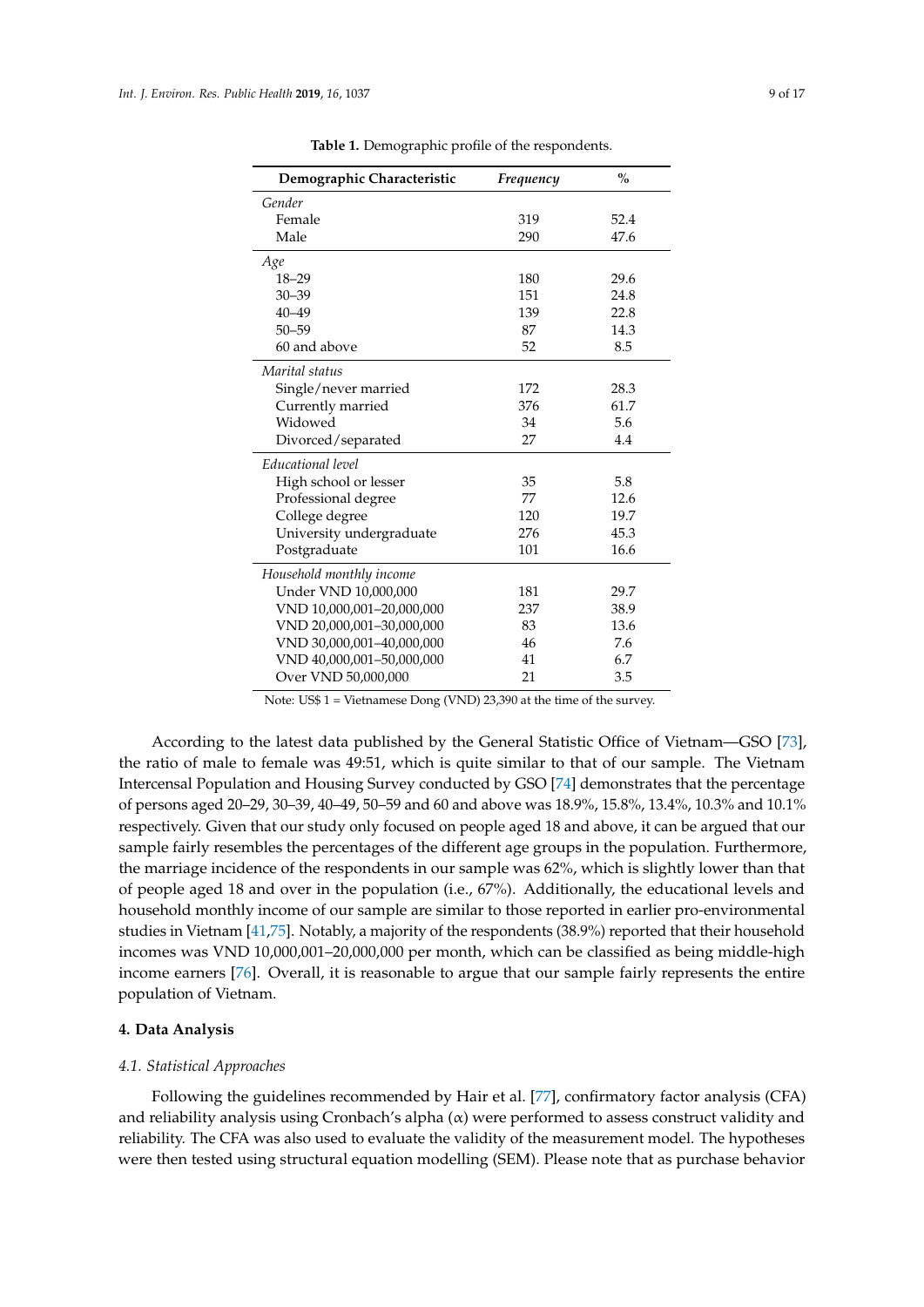was measured by one item, this variable is not applicable to CFA. Two application software were used to perform the data analysis, i.e., SPSS and AMOS version 24 (IBM Corporation, New York, NY, USA).

The goodness-of-fit (GOF) of the measurement and structural models was examined using commonly-applied fit indices including χ <sup>2</sup>/*df* (chi-square to degree-of-freedom ratio), GFI (goodness-of-fit index), AGFI (adjusted goodness-of-fit index), CFI (comparative fit index), TLI (Tucker and Lewis index) and RMSEA (root mean square error of approximation). According to prominent studies such as those of Hu and Bentler [\[78\]](#page-17-4) and Hair et al. [\[77\]](#page-17-3), it is reasonable to conclude that the model fit is good when  $\chi^2/df <$  3, the values of GFI, CFI, TLI  $\geq 0.90$  and RMSEA  $\leq 0.08$ .

#### *4.2. Measurement Model, Construct Reliability and Validity*

To assess the measurement model fit, all constructs in the research model, except purchase behavior, were subjected to CFA using maximum likelihood estimation. The resultant statistics were all above the suggested level ( $\chi^2$  (254) = 337.933,  $p < 0.001$ ;  $\chi^2/df = 1.330$ ; GFI = 0.958; AGFI = 0.946; CFI = 0.986; TLI = 0.983; RMSEA = 0.023). These GOF indices revealed a good model approximation to the sample data.

<span id="page-10-0"></span>

| Variables and Items                                                                                               | <b>FLs</b> | $\alpha$ | CR    | <b>AVE</b> |
|-------------------------------------------------------------------------------------------------------------------|------------|----------|-------|------------|
| Environmental concern                                                                                             |            | 0.848    | 0.850 | 0.586      |
| The balance of nature is very delicate and can be easily upset                                                    | 0.769      |          |       |            |
| Human beings are severely abusing the environment                                                                 | 0.797      |          |       |            |
| Humans must maintain the balance with nature in order to survive                                                  | 0.800      |          |       |            |
| Human interferences with nature often produce disastrous consequences                                             | 0.692      |          |       |            |
| Food safety concern                                                                                               |            | 0.802    | 0.805 | 0.580      |
| Nowadays most foods contain residues from chemical sprays and<br>fertilizers                                      | 0.754      |          |       |            |
| I am very concerned about the number of antibiotics, veterinary residues<br>and preservatives in meat             | 0.819      |          |       |            |
| The quality and safety of meat nowadays concerns me                                                               | 0.708      |          |       |            |
| Health consciousness/concern                                                                                      |            | 0.794    | 0.795 | 0.564      |
| I choose meat carefully to ensure good health                                                                     | 0.775      |          |       |            |
| I think of myself as a health-conscious consumer                                                                  | 0.779      |          |       |            |
| I think often about health issues                                                                                 | 0.697      |          |       |            |
| Organic food knowledge                                                                                            |            | 0.822    | 0.822 | 0.536      |
| In comparison with an average person I know a lot about organic meat                                              | 0.782      |          |       |            |
| I know a lot about how to judge the quality of organic meat                                                       | 0.720      |          |       |            |
| I know a lot about the environmental and health benefits of organic meat                                          | 0.722      |          |       |            |
| People who know me, consider me as an expert in the field of organic meat                                         | 0.701      |          |       |            |
| Attitude towards buying organic food                                                                              |            | 0.828    | 0.829 | 0.548      |
| Buying organic meat instead of conventional meat is beneficial                                                    | 0.787      |          |       |            |
| Buying organic meat instead of conventional meat is a wise choice                                                 | 0.716      |          |       |            |
| Buying organic meat instead of conventional meat make me feel good                                                | 0.743      |          |       |            |
| Buying organic meat instead of conventional meat make me feel pleased                                             | 0.713      |          |       |            |
| Green marketing practices                                                                                         |            | 0.845    | 0.845 | 0.577      |
| This store distributes published fliers of organic meat                                                           | 0.769      |          |       |            |
| This store deals with organic meat with certified labels                                                          | 0.731      |          |       |            |
| There is environmentally-friendly shopping space in this store                                                    | 0.789      |          |       |            |
| This store increases sales of brands of organic meat                                                              | 0.749      |          |       |            |
| Perceived monetary barriers                                                                                       |            | 0.777    | 0.778 | 0.538      |
| Organic meat is still too expensive                                                                               | 0.727      |          |       |            |
| The price of organic meat is a barrier to purchase it                                                             | 0.729      |          |       |            |
| People should buy organic meat, even though they are more expensive<br>than conventional meat (reverse in coding) | 0.745      |          |       |            |

|  | Table 2. Items, reliability and convergent validity. |  |
|--|------------------------------------------------------|--|
|  |                                                      |  |

Note: FLs: factor loadings; α: Cronbach's alpha; CR: composite reliability; AVE: average variance extracted.

As recommended by Byrne [\[79\]](#page-17-5) and Hair et al. [\[77\]](#page-17-3), construct validity was examined using convergent and discriminant validity. Specifically, convergent validity was assessed based on three conditions, i.e., (1) standardized factor loadings values were above 0.5; (2) composite reliability (CR) was higher than the average variance extracted (AVE), and CR was above 0.7; and (3) AVE was above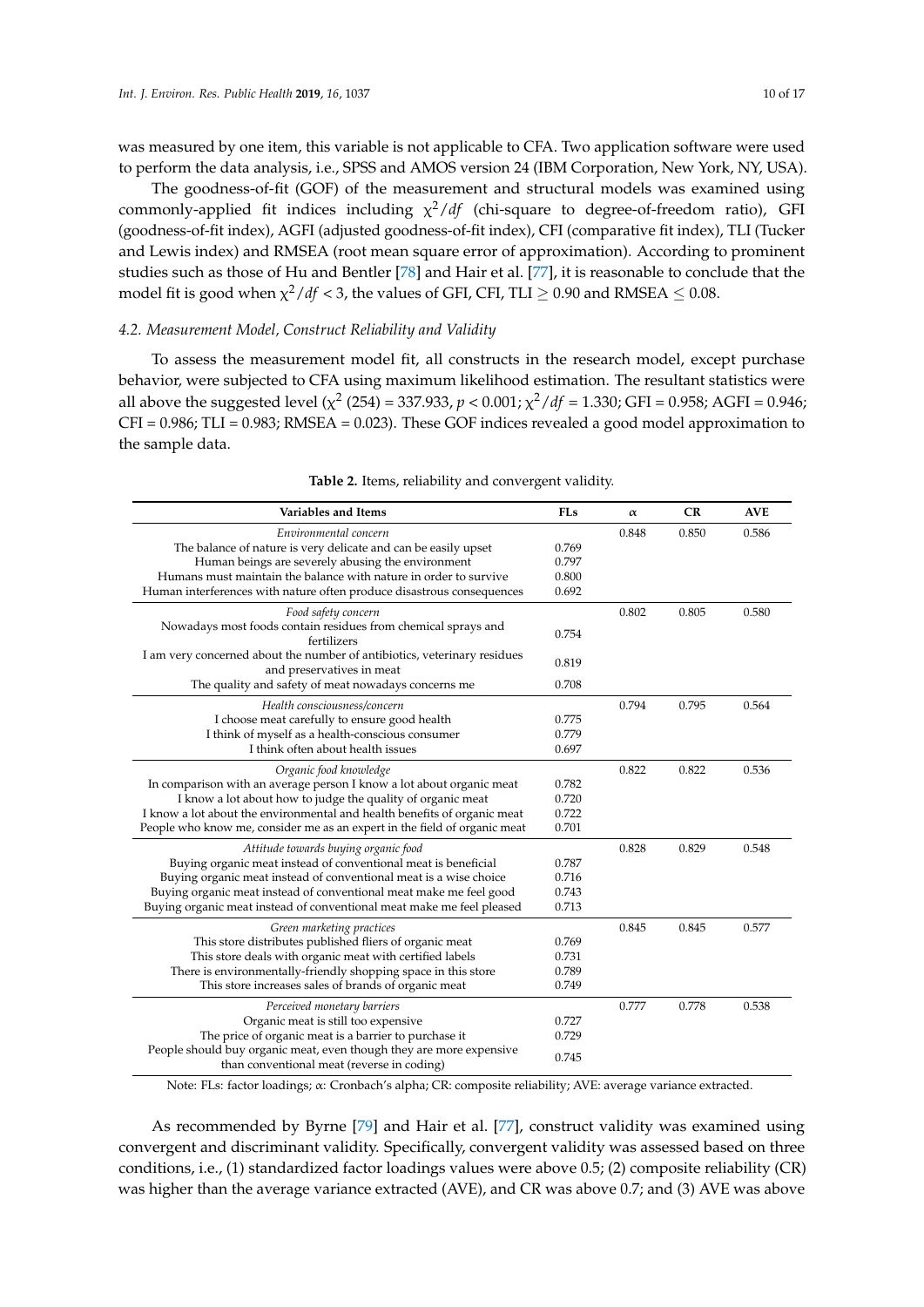0.5. As depicted in Table [1,](#page-9-0) the relevant data demonstrated strong convergent validity. Additionally, Table [2](#page-10-0) shows that the square root of the AVE of each measure (0.732–0.766) was higher than its correlation coefficients with other constructs, indicating that discriminant validity is ensured [\[80\]](#page-17-6). Furthermore, all bivariate correlations between constructs were less than 0.5, hence possible problems of multi-collinearity were non-existent [\[81\]](#page-17-7).

In addition, reliability analysis, as shown in Table [3,](#page-11-0) demonstrated that  $\alpha$  values for constructs ranged from 0.777 to 0.848. Moreover, corrected item-to-total correlations were all greater than 0.5. It is therefore reasonable to conclude that all the measures have good internal consistency of reliability [\[82\]](#page-17-8).

<span id="page-11-0"></span>

| <b>Constructs</b>             | Mean  | SD    | <b>ENV</b> | <b>SAF</b> | <b>HEA</b> | <b>KNO</b> | ATT      | <b>GMA</b> | <b>BAR</b> |
|-------------------------------|-------|-------|------------|------------|------------|------------|----------|------------|------------|
| Environmental concern—ENV     | 4.665 | 1.226 | 0.766      |            |            |            |          |            |            |
| Food safety concern-SAF       | 4.859 | 1.090 | 0.321      | 0.762      |            |            |          |            |            |
| Health consciousness—HEA      | 4.856 | 1.198 | 0.295      | 0.212      | 0.751      |            |          |            |            |
| Organic food knowledge—KNO    | 3.870 | 1.084 | 0.295      | 0.256      | 0.290      | 0.732      |          |            |            |
| Attitude-ATT                  | 4.644 | 1.207 | 0.420      | 0.368      | 0.354      | 0.274      | 0.740    |            |            |
| Green marketing practices-GMA | 4.586 | 1.147 | 0.342      | 0.278      | 0.224      | 0.334      | 0.448    | 0.760      |            |
| Price barriers-BAR            | 3.239 | .069  | $-0.408$   | $-0.418$   | $-0.235$   | $-0.419$   | $-0.491$ | $-0.393$   | 0.734      |

**Table 3.** Descriptive statistics and discriminant validity.

Note: Diagonal value indicates the square root of AVE of construct; SD: standard deviation.

#### *4.3. Hypotheses Testing*

SEM was applied to test the seven proposed hypotheses. The resulting indices were  $\chi^2$  (278) = 417.480, *p* < 0.001; χ <sup>2</sup>/*df* = 1.052; GFI = 0.949; AGFI = 0.936; CFI = 0.977; TLI = 0.974; RMSEA = 0.029. These GOF indices altogether revealed a good fitting model which explained the significant 31% of the variation in consumer purchase of organic meat.

The results of the hypotheses testing are illustrated in Table [4.](#page-11-1) As indicated, all the relationships between each of the variables were significant, except between attitude and purchase behavior. Hence, H1, H2, H3, H4, H6 and H7 were accepted, while H5 was rejected. Specifically, environmental concern (*β* = 0.273, *p* < 0.001), safety concern (*β* = 0.232, *p* < 0.001), health consciousness (*β* = 0.205, *p* < 0.001) and organic food knowledge (*β* = 0.097, *p* < 0.05) had a significant positive impact on attitude towards purchasing organic food. Interestingly, the relationship between attitude towards purchasing organic food and consumer purchase behavior was positive but non-significant (*β* = 0.049, *p* > 0.05). As expected, green marketing practices exerted a strong positive influence on consumer purchase of organic meat (*β* = 0.430, *p* < 0.001). In contrast, price barriers were negatively associated with such purchase (*β* = −0.194*, p* < 0.001).

**Table 4.** SEM (structural equation modelling) results and hypotheses testing.

<span id="page-11-1"></span>

| <b>Hypotheses</b>                     |               |                   |          | S.E.  | t-Value  | <i>p</i> -Value | Findings      |
|---------------------------------------|---------------|-------------------|----------|-------|----------|-----------------|---------------|
| H1: Environmental concern             | $\rightarrow$ | Attitude          | 0.273    | 0.053 | 5.480    | ***             | Supported     |
| H2: Food safety concern               | $\rightarrow$ | Attitude          | 0.232    | 0.057 | 4.726    | ***             | Supported     |
| H <sub>3</sub> : Health consciousness | $\rightarrow$ | Attitude          | 0.205    | 0.052 | 4.151    | ***             | Supported     |
| H4: Knowledge                         | $\rightarrow$ | Attitude          | 0.097    | 0.053 | 2.007    | 0.045           | Supported     |
| H5: Attitude                          | $\rightarrow$ | Purchase behavior | 0.049    | 0.047 | 1.189    | 0.234           | Not supported |
| H6: Green marketing                   | $\rightarrow$ | Purchase behavior | 0.430    | 0.058 | 9.416    | $***$           | Supported     |
| H7: Price barriers                    | $\rightarrow$ | Purchase behavior | $-0.194$ | 0.069 | $-4.156$ | ***             | Supported     |

Note: \*\*\* *p* < 0.001; S.E.: standard error.

#### **5. Discussion, Implications and Limitations**

This study has developed and validated a model combining key elements of several theories to explain consumer purchase of a specific category of organic food, i.e., meat. The SEM findings indicate that such an integrative model is useful in predicting consumer purchases of environmentally-friendly products (i.e., organic meat) in the context of emerging markets such as Vietnam. The importance of further research into organic food purchases in developing and emerging countries has been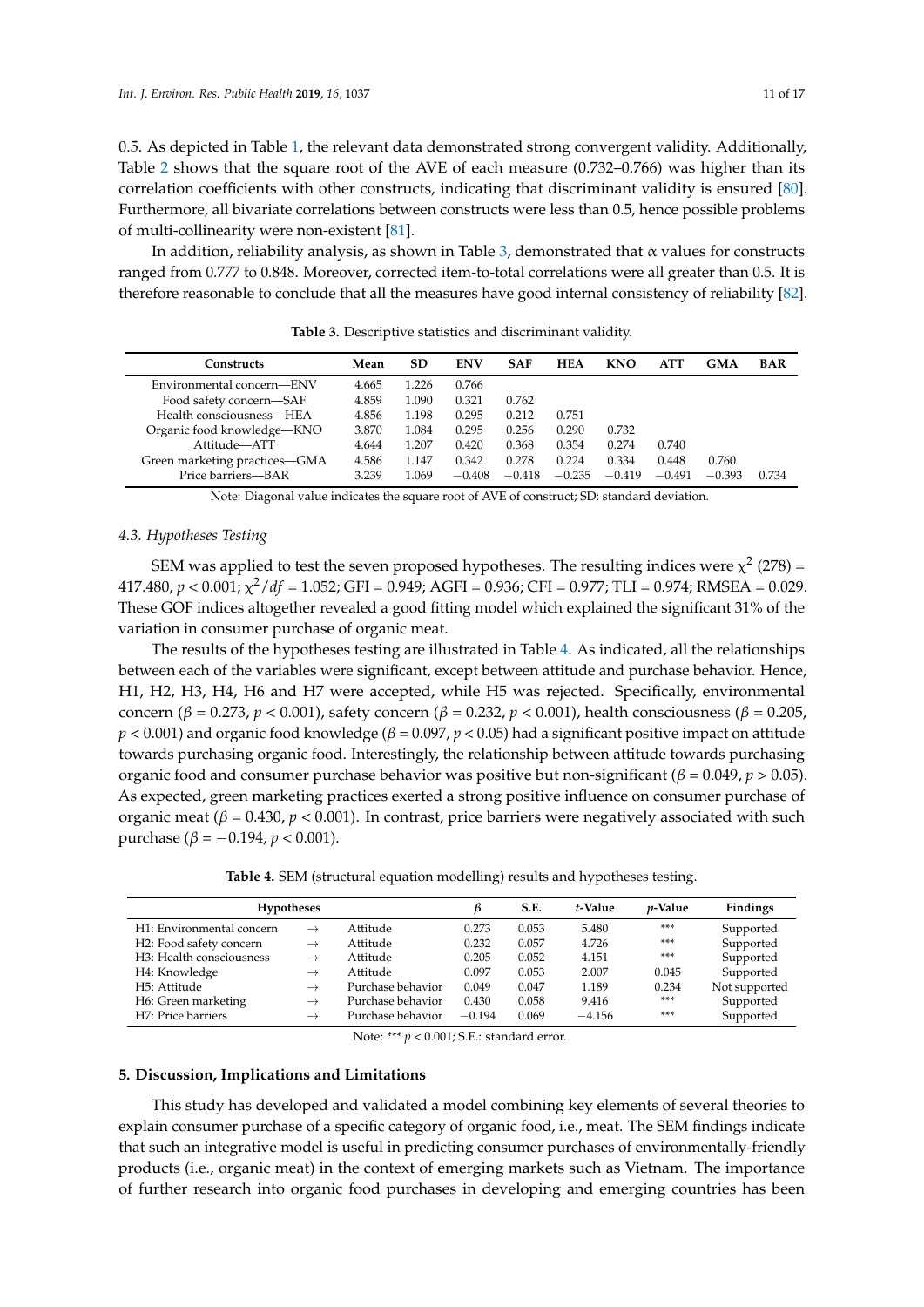emphasized in the literature [\[21](#page-14-23)[,52\]](#page-16-3). A notable finding in this study concerns the attitude-behavior gap in the context of organic food purchase and consumption. That is, Vietnamese consumers' attitudes towards purchasing organic meat are not significantly translated into their actual purchase behavior. Whilst this finding diminishes the significance of attitudes in motivating organic food purchases, which has been found in numerous studies [\[15,](#page-14-14)[37,](#page-15-12)[44\]](#page-15-18), it confirms the attitude-behavior gap in a new research context, i.e., organic meat purchase in Vietnam. This discrepancy could be attributed to the high price of organic food. Similar to earlier work [\[22\]](#page-14-19), the findings reveal that price barriers negatively affect consumer purchase frequency of organic food. Specifically, consumers perceive that organic meat is too expensive and such a high price represents an obstacle to their purchase behavior. This can be explained by the widespread financial constraints of consumers in emerging markets [\[83\]](#page-17-9).

Another key finding is that food stores' green marketing practices significantly motivate consumer purchase behavior of organic meat. This extends the findings of prior studies in both developing and developed countries. While the Malaysian study conducted by Mohd Suki [\[27\]](#page-15-2) demonstrates that green marketing practices enhance product image and corporate social responsibility, Dutch research carried out by Verhoef [\[22\]](#page-14-19) finds that marketing variables (e.g., quality and distribution) positively influence consumer choice and the purchase frequency of organic meat. The finding emphasizes the effectiveness of green marketing [\[84\]](#page-17-10) and the important role of retailers in enhancing organic meat purchase and consumption. Furthermore, the significant findings regarding green marketing practices and perceived barriers highlight the need for investigating contextual and environmental factors in explaining consumer purchase of organic food.

This study has also extended the findings of prior studies by comprehensively examining various determinants of attitudes towards organic food purchase. The findings echo the extant literature that suggest that environmental concern [\[13,](#page-14-12)[50\]](#page-16-1), health consciousness [\[11,](#page-14-10)[56\]](#page-16-7), food safety concern [\[43\]](#page-15-17) and organic food knowledge [\[44,](#page-15-18)[58\]](#page-16-9) significantly strengthen attitudes towards purchasing organic food. Notably, among the determinants, organic food knowledge has the weakest impact on attitudes. This finding may be due to the low level of knowledge about organic food demonstrated by the respondents in this study (Mean = 3.87). As such, the respondents did not comprehensively understand the unique benefits and characteristics of organic food, which might have adversely affected their attitudes towards buying the product. It is also interesting to note that environmental concern has the strongest influence on attitudes. Several authors suggest that consumers in poorer countries, like developing and emerging markets (e.g., Vietnam), are less likely to take environmental quality into account when making a purchase decision [\[38](#page-15-13)[,60\]](#page-16-11). This finding can be partly explained by the fact that the respondents were urban consumers, the majority of who were middle and high income earners. These consumers are likely to care more about the environment. Hence, generalizing this finding to Vietnam as a whole should be undertaken with caution. The finding may also suggest that Vietnamese consumers have increasingly expressed environmental concerns through their purchase decisions associated with eco-friendly products, such as organic meat.

This study's findings suggest several important implications for marketers, policy makers, organic food associations and socio-environmental organizations that seek to develop intervention strategies aimed at fostering organic food purchases among Vietnamese consumers. Firstly, the demand for organic meat might be encouraged by making such products less costly in terms of value for money. In this regard, organic food producers should make every effort to increase their efficiencies, which would result in lower prices, whilst distributors should consider discounting the price of organic meat whenever possible. Secondly, food stores need to improve the effectiveness of their green marketing practices. It is vital that organic meat becomes more widely available and that in-store communications utilizing fliers, signages and staff are better implemented. Policy makers should facilitate the development and implementation of the national organic labelling program. Thirdly, these initiatives should be supported by intervention strategies aimed at enhancing consumer attitude towards purchasing organic food. This might be desirable in the long run because of two main reasons. The first reason is that although the relationship between attitude and purchase behavior is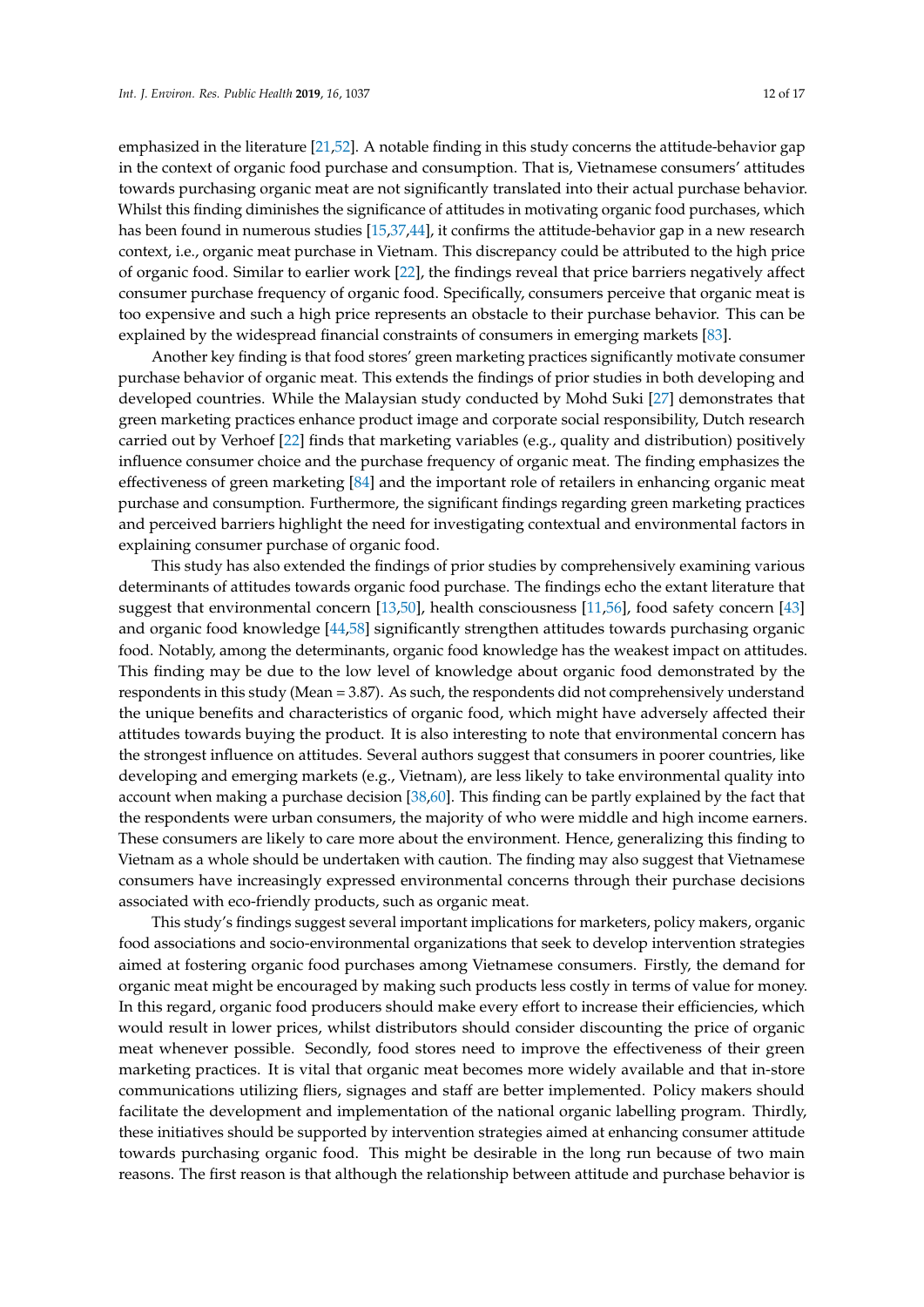insignificant, attitude still has a (weak) positive effect on purchase behavior. The second reason is that, improved and strengthened attitudes could be gradually translated into actual consumer purchase of organic meat. Hence, education and communication programs should be jointly developed by the stakeholders to increase consumers' knowledge about organic meat as well as their awareness about the safety, environmental and health benefits of organic meat.

However, this study is not without its limitations, which can be classified into four broad areas. First, although the sample size is relatively large, the generalizability of the current study is still limited owing to the fact that the sample consisted of urban consumers in only one city, i.e., Hanoi. Second, whilst beyond the scope of this study, interrelationships may exist between the model's independent variables (e.g., between environmental concern and price barriers). Third, hindrances to organic meat purchase were represented only by price barriers. Finally, this study obtained data during one particular time period, an issue which underestimates the dynamics of variables such as environmental concern, attitude and behavior.

#### **6. Conclusions and Future Research**

This study is among the first of its kinds that comprehensively investigated factors influencing consumer attitude and purchase of organic meat in the context of Vietnam. The findings highlighted the attitude-behavior gap associated with pro-environmental behavior and organic food consumption. This gap can be partially explained by the negative impact of price barriers on consumer purchase behavior. The findings also concluded that whilst environmental concern has the greatest influence on attitudes towards purchasing organic food, knowledge about organic food has the weakest impact on such attitudes. These recent findings extended current knowledge about organic food purchase in emerging markets as well as provided governmental organizations, marketers and socio-environmental organizations with valid suggestions on how to foster and enhance consumer attitudes and behavior towards organic food products, including organic meat.

The validated research model in this study combined personal factors (i.e., environmental concern, health consciousness, food safety concern and organic food knowledge) with contextual and environmental factors (i.e., food stores' green marketing and price barriers) to better explain consumers' decisions relating to organic food. It therefore can serve as a framework for future research in other emerging market economies. Furthermore, to address the limitation of this study's sample, future research should obtain data from respondents located in other major cities such as Hai Phong, Da Nang and Ho Chi Minh city. It might be desirable to collect data from consumers in rural areas, which enables a comparative analysis between rural (lower income) and urban (higher income) consumers. Future research could also examine different barriers to organic food purchases, such as habits, skepticism on organic food labels, lack of knowledge and availability. This will certainly provide a more comprehensive understanding of the influence of situational factors and the attitude-behavior gap. In addition, it would be beneficial to investigate the interrelationships between the determinants of consumer attitudes about organic food to further address the motivational complexity of organic food consumption. Finally, future research could investigate changes in organic food attitudes and behavior over time by conducting a longitudinal study.

**Author Contributions:** Conceptualization, H.V.N., N.N., A.L., B.K.N. and P.A.V.; methodology, H.V.N., N.N. and A.L.; formal analysis, H.V.N., N.N., A.L. and P.A.V.; investigation, H.V.N., B.K.N. and P.A.V.; writing—original draft preparation, H.V.N., N.N., B.K.N., A.L. and P.A.V.; writing—review and editing, N.N. and A.L.; supervision, H.V.N., B.K.N. and N.N.; funding acquisition, N.H.V. and B.K.N.

**Funding:** This research is funded by the Vietnam National Foundation for Science and Technology Development (NAFOSTED) under Grant Number 502.02-2018.303.

**Acknowledgments:** The authors are thankful to the research assistants who helped collect data for this study.

**Conflicts of Interest:** The authors declare no conflict of interest.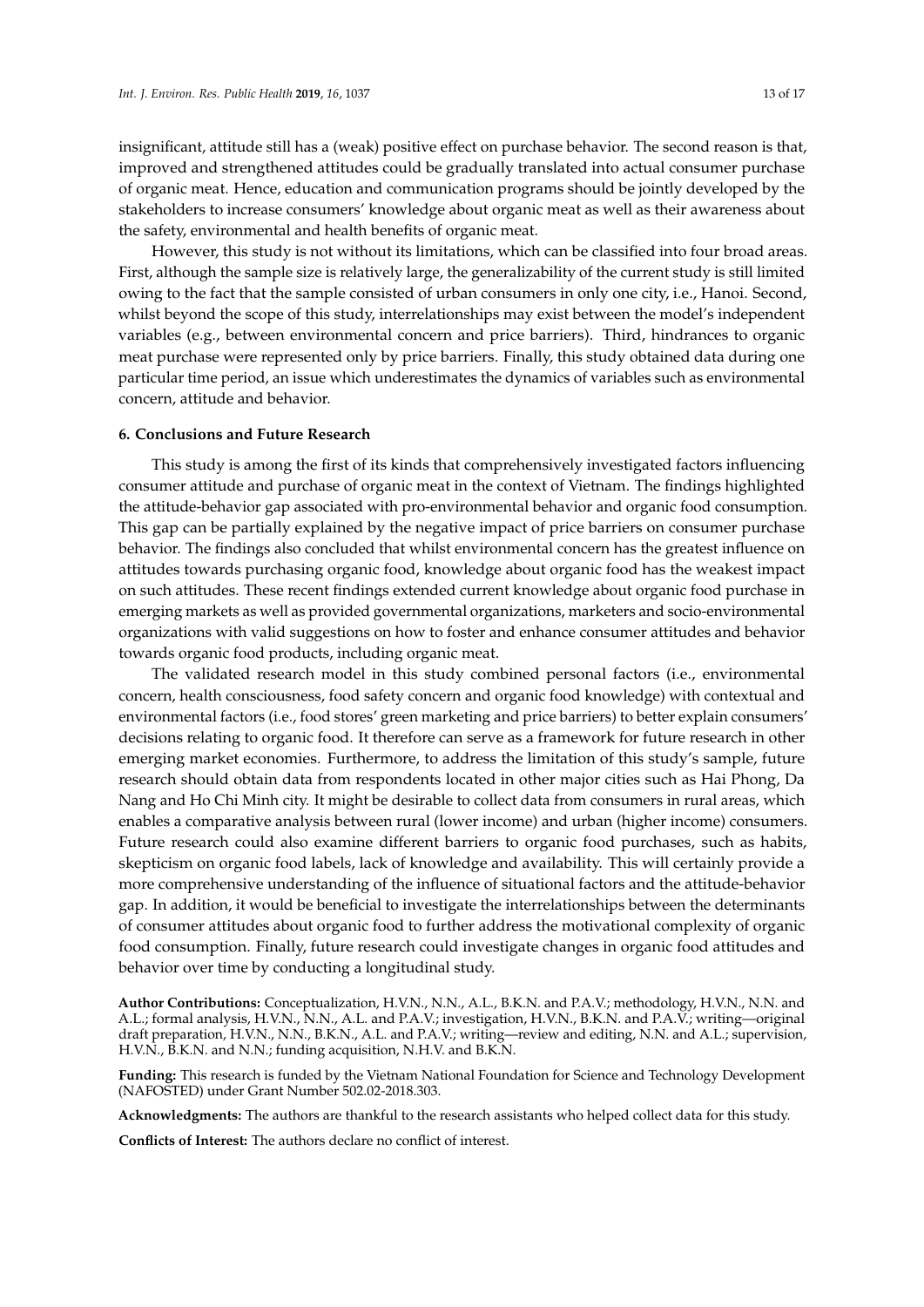#### **References**

- <span id="page-14-0"></span>1. Dubé, L.; Labban, A.; Moubarac, J.-C.; Heslop, G.; Ma, Y.; Paquet, C. A nutrition/health mindset on commercial big data and drivers of food demand in modern and traditional systems. *Ann. N. Y. Acad. Sci.* **2014**, *1331*, 278–295. [\[CrossRef\]](http://dx.doi.org/10.1111/nyas.12595) [\[PubMed\]](http://www.ncbi.nlm.nih.gov/pubmed/25514866)
- <span id="page-14-2"></span>2. Reisch, L.; Eberle, U.; Lorek, S. Sustainable food consumption: An overview of contemporary issues and policies. *Sustain. Sci. Pract. Policy* **2013**, *9*, 7–25. [\[CrossRef\]](http://dx.doi.org/10.1080/15487733.2013.11908111)
- <span id="page-14-1"></span>3. Wilcock, A.; Pun, M.; Khanona, J.; Aung, M. Consumer attitudes, knowledge and behaviour: A review of food safety issues. *Trends Food Sci. Technol.* **2004**, *15*, 56–66. [\[CrossRef\]](http://dx.doi.org/10.1016/j.tifs.2003.08.004)
- <span id="page-14-3"></span>4. Clark, M.; Tilman, D. Comparative analysis of environmental impacts of agricultural production systems, agricultural input efficiency, and food choice. *Environ. Res. Lett.* **2017**, *12*, 111002. [\[CrossRef\]](http://dx.doi.org/10.1088/1748-9326/aa6cd5)
- <span id="page-14-4"></span>5. Ritchie, H.; Roser, M. Meat and Seafood Production & Consumption. 2017. Available online: [https://](https://ourworldindata.org/meat-and-seafood-production-consumption) [ourworldindata.org/meat-and-seafood-production-consumption](https://ourworldindata.org/meat-and-seafood-production-consumption) (accessed on 15 March 2019).
- <span id="page-14-5"></span>6. Tent, H. Research on food safety in the 21st century. *Food Control* **1999**, *10*, 239–241. [\[CrossRef\]](http://dx.doi.org/10.1016/S0956-7135(99)00025-0)
- <span id="page-14-6"></span>7. Wang, J.; Shen, M.; Gao, Z. Research on the irrational behavior of consumers' safe consumption and its influencing factors. *Int. J. Environ. Res. Public Health* **2018**, *15*, 2764. [\[CrossRef\]](http://dx.doi.org/10.3390/ijerph15122764) [\[PubMed\]](http://www.ncbi.nlm.nih.gov/pubmed/30563258)
- <span id="page-14-7"></span>8. Harris, L. Hamburger hell: Better risk communication for better health. In *Mad Cows and Mothers Milk: The Perils of Poor Risk Communication*; Powell, D., Leiss, W., Eds.; McGill-Queen's University Press: Quebec City, QC, Canada, 1997; pp. 77–98.
- <span id="page-14-8"></span>9. de Koning, J.I.J.C.; Crul, M.R.M.; Wever, R.; Brezet, J.C. Sustainable consumption in vietnam: An explorative study among the urban middle class. *Int. J. Consum. Stud.* **2015**, *39*, 608–618. [\[CrossRef\]](http://dx.doi.org/10.1111/ijcs.12235)
- <span id="page-14-9"></span>10. Vermeir, I.; Verbeke, W. Sustainable Food Consumption: Exploring the Consumer "Attitude—Behavioral Intention" Gap. *J. Agric. Environ. Ethics* **2006**, *19*, 169–194. [\[CrossRef\]](http://dx.doi.org/10.1007/s10806-005-5485-3)
- <span id="page-14-10"></span>11. Yadav, R.; Pathak, G.S. Intention to purchase organic food among young consumers: Evidences from a developing nation. *Appetite* **2016**, *96*, 122–128. [\[CrossRef\]](http://dx.doi.org/10.1016/j.appet.2015.09.017)
- <span id="page-14-11"></span>12. Mottaleb, K.A.; Rahut, D.B.; Kruseman, G.; Erenstein, O. Evolving food consumption patterns of rural and urban households in developing countries: A bangladesh case. *Br. Food J.* **2018**, *120*, 392–408. [\[CrossRef\]](http://dx.doi.org/10.1108/BFJ-12-2016-0620)
- <span id="page-14-12"></span>13. Smith, S.; Paladino, A. Eating clean and green? Investigating consumer motivations towards the purchase of organic food. *Australas. Mark. J.* **2010**, *18*, 93–104. [\[CrossRef\]](http://dx.doi.org/10.1016/j.ausmj.2010.01.001)
- <span id="page-14-13"></span>14. Tanner, C.; Kast, S.W. Promoting sustainable consumption: Determinants of green purchases by Swiss consumers. *Psychol. Mark.* **2003**, *20*, 883–902. [\[CrossRef\]](http://dx.doi.org/10.1002/mar.10101)
- <span id="page-14-14"></span>15. Dahm, M.J.; Samonte, A.V.; Shows, A.R. Organic foods: Do eco-friendly attitudes predict eco-friendly behaviors? *J. Am. Coll. Health* **2009**, *58*, 195–202. [\[CrossRef\]](http://dx.doi.org/10.1080/07448480903295292) [\[PubMed\]](http://www.ncbi.nlm.nih.gov/pubmed/19959433)
- <span id="page-14-15"></span>16. Bryła, P. Organic food consumption in poland: Motives and barriers. *Appetite* **2016**, *105*, 737–746. [\[CrossRef\]](http://dx.doi.org/10.1016/j.appet.2016.07.012) [\[PubMed\]](http://www.ncbi.nlm.nih.gov/pubmed/27417333)
- <span id="page-14-22"></span>17. Hughner, R.S.; McDonagh, P.; Prothero, A.; Shultz, C.J.; Stanton, J. Who are organic food consumers? A compilation and review of why people purchase organic food. *J. Consum. Behav.* **2007**, *6*, 94–110. [\[CrossRef\]](http://dx.doi.org/10.1002/cb.210)
- <span id="page-14-16"></span>18. Magnusson, M.K.; Arvola, A.; Hursti, U.K.K.; Åberg, L.; Sjödén, P.O. Attitudes towards organic foods among swedish consumers. *Br. Food J.* **2001**, *103*, 209–227. [\[CrossRef\]](http://dx.doi.org/10.1108/00070700110386755)
- <span id="page-14-17"></span>19. Aertsens, J.; Verbeke, W.; Mondelaers, K.; Van Huylenbroeck, G. Personal determinants of organic food consumption: A review. *Br. Food J.* **2009**, *111*, 1140–1167. [\[CrossRef\]](http://dx.doi.org/10.1108/00070700910992961)
- <span id="page-14-18"></span>20. Grunert, S.C.; Juhl, H.J. Values, environmental attitudes, and buying of organic foods. *J. Econ. Psychol.* **1995**, *16*, 39–62. [\[CrossRef\]](http://dx.doi.org/10.1016/0167-4870(94)00034-8)
- <span id="page-14-23"></span>21. Rana, J.; Paul, J. Consumer behavior and purchase intention for organic food: A review and research agenda. *J. Retail. Consum. Serv.* **2017**, *38*, 157–165. [\[CrossRef\]](http://dx.doi.org/10.1016/j.jretconser.2017.06.004)
- <span id="page-14-19"></span>22. Verhoef, P.C. Explaining purchases of organic meat by dutch consumers. *Eur. Rev. Agric. Econ.* **2005**, *32*, 245–267. [\[CrossRef\]](http://dx.doi.org/10.1093/eurrag/jbi008)
- <span id="page-14-20"></span>23. Aschemann-Witzel, J.; Niebuhr Aagaard, E.M. Elaborating on the attitude–behaviour gap regarding organic products: Young danish consumers and in-store food choice. *Int. J. Consum. Stud.* **2014**, *38*, 550–558. [\[CrossRef\]](http://dx.doi.org/10.1111/ijcs.12115)
- <span id="page-14-21"></span>24. Pearson, D.; Henryks, J.; Jones, H. Organic food: What we know (and do not know) about consumers. *Renew. Agric. Food Syst.* **2011**, *26*, 171–177. [\[CrossRef\]](http://dx.doi.org/10.1017/S1742170510000499)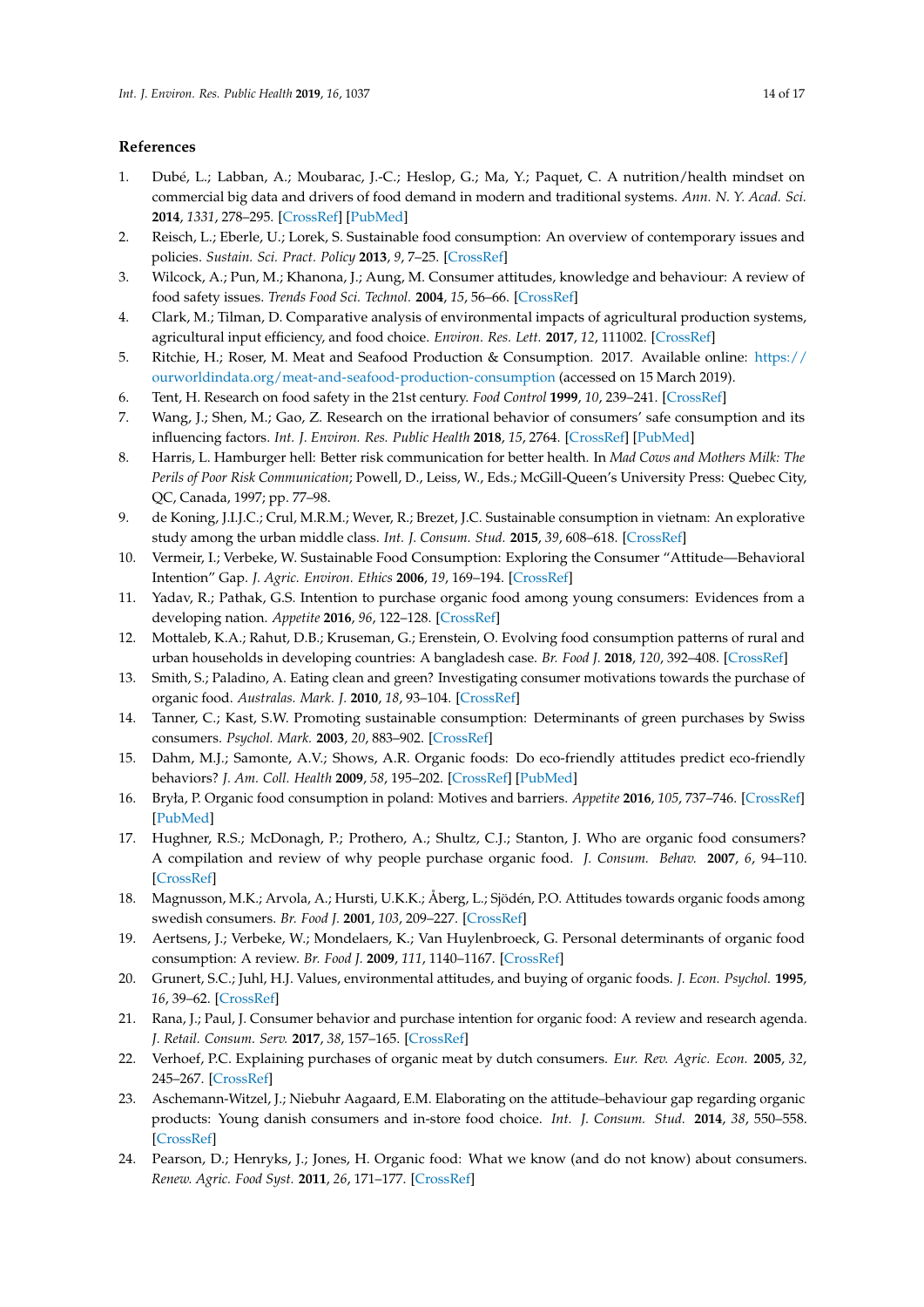- <span id="page-15-0"></span>25. Shepherd, R.; Magnusson, M.; Sjödén, P.-O. Determinants of consumer behavior related to organic foods. *Ambio J. Hum. Environ.* **2005**, *34*, 352–360. [\[CrossRef\]](http://dx.doi.org/10.1579/0044-7447-34.4.352)
- <span id="page-15-1"></span>26. Padel, S.; Foster, C. Exploring the gap between attitudes and behaviour: Understanding why consumers buy or do not buy organic food. *Br. Food J.* **2005**, *107*, 606–625. [\[CrossRef\]](http://dx.doi.org/10.1108/00070700510611002)
- <span id="page-15-2"></span>27. Mohd Suki, N. Determinants of consumers' purchase intentions of organic vegetables: Some insights from malaysia. *J. Food Prod. Mark.* **2018**, *24*, 392–412. [\[CrossRef\]](http://dx.doi.org/10.1080/10454446.2017.1280717)
- <span id="page-15-3"></span>28. Groening, C.; Sarkis, J.; Zhu, Q. Green marketing consumer-level theory review: A compendium of applied theories and further research directions. *J. Clean. Prod.* **2018**, *172*, 1848–1866. [\[CrossRef\]](http://dx.doi.org/10.1016/j.jclepro.2017.12.002)
- <span id="page-15-4"></span>29. Van Raaij, W.F. Stages of behavioural change: Motivation, ability and opportunity. In *Marketing for Sustainability: Towards Transactional Policy-Making*; Bartels, G., Nelissen, W., Eds.; IOS Press: Amsterdam, The Netherlands, 2002; pp. 321–333.
- <span id="page-15-5"></span>30. Krystallis, A.; Chryssohoidis, G. Consumers' willingness to pay for organic food: Factors that affect it and variation per organic product type. *Br. Food J.* **2005**, *107*, 320–343. [\[CrossRef\]](http://dx.doi.org/10.1108/00070700510596901)
- <span id="page-15-6"></span>31. World Bank. Vietnam Data. 2019. Available online: <https://data.worldbank.org/country/vietnam> (accessed on 21 January 2019).
- <span id="page-15-7"></span>32. GSO. *Viet Nam Household Living Standards Survey 2012*; General Satistics Office of Vietnam: Hanoi, Vietnam, 2012.
- <span id="page-15-8"></span>33. Truong, T.T.; Yap, M.H.T.; Ineson, E.M. Potential Vietnamese consumers' perceptions of organic foods. *Br. Food J.* **2012**, *114*, 529–543. [\[CrossRef\]](http://dx.doi.org/10.1108/00070701211219540)
- <span id="page-15-9"></span>34. Nguyen-Viet, H.; Tuyet-Hanh, T.T.; Unger, F.; Dang-Xuan, S.; Grace, D. Food safety in Vietnam: Where we are at and what we can learn from international experiences. *Infect. Dis. Poverty* **2017**, *6*, 39. [\[CrossRef\]](http://dx.doi.org/10.1186/s40249-017-0249-7)
- <span id="page-15-10"></span>35. Le, V.H.; Mai, T.T.C.; Lobo, A.; Nguyen, N.; Phan, H.L. Effective segmentation of organic food consumers in Vietnam using food-related lifestyles. *Sustainability* **2019**, *11*, 1237.
- <span id="page-15-11"></span>36. Vietnam News. The Organic Food Market Is Getting More and More Vibrant. 2018. Available online: [http://vietnamnews.vn/brand-info/482472/the-organic-food-market-is-getting-more](http://vietnamnews.vn/brand-info/482472/the-organic-food-market-is-getting-more-and-more-vibrant.html#tFkiIfeLgF2TklZV.99)[and-more-vibrant.html#tFkiIfeLgF2TklZV.99](http://vietnamnews.vn/brand-info/482472/the-organic-food-market-is-getting-more-and-more-vibrant.html#tFkiIfeLgF2TklZV.99) (accessed on 21 January 2019).
- <span id="page-15-12"></span>37. von Meyer-Höfer, M.; Olea-Jaik, E.; Padilla-Bravo, C.A.; Spiller, A. Mature and emerging organic markets: Modelling consumer attitude and behaviour with partial least square approach. *J. Food Prod. Mark.* **2015**, *21*, 626–653. [\[CrossRef\]](http://dx.doi.org/10.1080/10454446.2014.949971)
- <span id="page-15-13"></span>38. Kollmuss, A.; Agyeman, J. Mind the gap: Why do people act environmentally and what are the barriers to pro-environmental behavior? *Environ. Educ. Res.* **2002**, *8*, 239–260. [\[CrossRef\]](http://dx.doi.org/10.1080/13504620220145401)
- <span id="page-15-14"></span>39. Follows, S.B.; Jobber, D. Environmentally responsible purchase behaviour: A test of a consumer model. *Eur. J. Mark.* **2000**, *34*, 723–746. [\[CrossRef\]](http://dx.doi.org/10.1108/03090560010322009)
- 40. Nguyen, T.N.; Lobo, A.; Greenland, S. Pro-environmental purchase behaviour: The role of consumers' biospheric values. *J. Retail. Consum. Serv.* **2016**, *33*, 98–108. [\[CrossRef\]](http://dx.doi.org/10.1016/j.jretconser.2016.08.010)
- <span id="page-15-15"></span>41. Nguyen, T.N.; Lobo, A.; Greenland, S. Energy efficient household appliances in emerging markets: The influence of consumers' values and knowledge on their attitudes and purchase behaviour. *Int. J. Consum. Stud.* **2017**, *41*, 167–177. [\[CrossRef\]](http://dx.doi.org/10.1111/ijcs.12323)
- <span id="page-15-16"></span>42. Zepeda, L.; Deal, D. Organic and local food consumer behaviour: Alphabet theory. *Int. J. Consum. Stud.* **2009**, *33*, 697–705. [\[CrossRef\]](http://dx.doi.org/10.1111/j.1470-6431.2009.00814.x)
- <span id="page-15-17"></span>43. Michaelidou, N.; Hassan, L.M. The role of health consciousness, food safety concern and ethical identity on attitudes and intentions towards organic food. *Int. J. Consum. Stud.* **2008**, *32*, 163–170. [\[CrossRef\]](http://dx.doi.org/10.1111/j.1470-6431.2007.00619.x)
- <span id="page-15-18"></span>44. Aertsens, J.; Mondelaers, K.; Verbeke, W.; Buysse, J.; Huylenbroeck, G.V. The influence of subjective and objective knowledge on attitude, motivations and consumption of organic food. *Br. Food J.* **2011**, *113*, 1353–1378. [\[CrossRef\]](http://dx.doi.org/10.1108/00070701111179988)
- <span id="page-15-19"></span>45. Dunlap, R.; Jones, R. Environmental concern: Conceptual and measurement issues. In *Handbook of Environmental Sociology*; Dunlap, R.E., Michelson, W., Eds.; Greenwook Press: London, UK, 2012; pp. 482–542.
- <span id="page-15-20"></span>46. Albayrak, T.; Aksoy, Ş.; Caber, M. The effect of environmental concern and scepticism on green purchase behaviour. *Mark. Intell. Plan.* **2013**, *31*, 27–39. [\[CrossRef\]](http://dx.doi.org/10.1108/02634501311292902)
- <span id="page-15-21"></span>47. Nguyen, T.N.; Lobo, A.; Nguyen, H.L.; Phan, T.T.H.; Cao, T.K. Determinants influencing conservation behaviour: Perceptions of Vietnamese consumers. *J. Consum. Behav.* **2016**, *15*, 560–570. [\[CrossRef\]](http://dx.doi.org/10.1002/cb.1594)
- <span id="page-15-22"></span>48. Elferink, E.V.; Nonhebel, S.; Moll, H.C. Feeding livestock food residue and the consequences for the environmental impact of meat. *J. Clean. Prod.* **2008**, *16*, 1227–1233. [\[CrossRef\]](http://dx.doi.org/10.1016/j.jclepro.2007.06.008)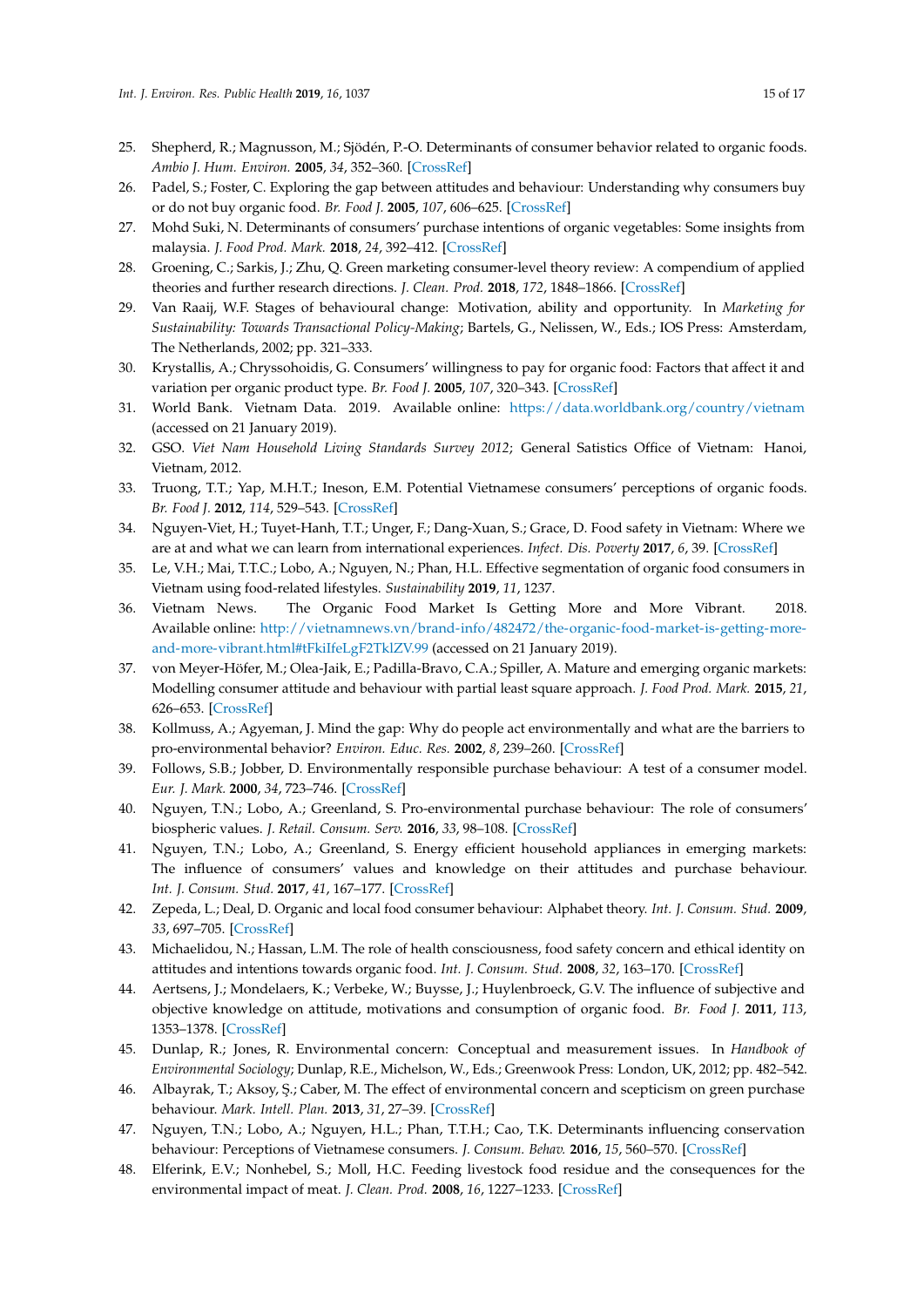- <span id="page-16-0"></span>49. Squires, L.; Bettina Cornwell, T.; Juric, B. Level of market development and intensity of organic food consumption: Cross-cultural study of danish and new zealand consumers. *J. Consum. Mark.* **2001**, *18*, 392–409. [\[CrossRef\]](http://dx.doi.org/10.1108/07363760110398754)
- <span id="page-16-1"></span>50. Chen, M.F. Attitude toward organic foods among taiwanese as related to health consciousness, environmental attitudes, and the mediating effects of a healthy lifestyle. *Br. Food J.* **2009**, *111*, 165–178. [\[CrossRef\]](http://dx.doi.org/10.1108/00070700910931986)
- <span id="page-16-2"></span>51. Tsakiridou, E.; Mattas, K.; Boutsouki, C.; Zotos, Y. Attitudes and behaviour towards organic products: An exploratory study. *Int. J. Retail Distrib. Manag.* **2008**, *36*, 158–175. [\[CrossRef\]](http://dx.doi.org/10.1108/09590550810853093)
- <span id="page-16-3"></span>52. Pham, T.H.; Nguyen, T.N.; Phan, T.T.H.; Nguyen, N.T. Evaluating the purchase behaviour of organic food by young consumers in an emerging market economy. *J. Strateg. Mark.* **2018**, 1–17. [\[CrossRef\]](http://dx.doi.org/10.1080/0965254X.2018.1447984)
- <span id="page-16-4"></span>53. Van Loo, E.; Caputo, V.; Nayga, J.; Rodolfo, M.; Meullenet, J.-F.; Crandall, P.G.; Ricke, S.C. Effect of organic poultry purchase frequency on consumer attitudes toward organic poultry meat. *J. Food Sci.* **2010**, *75*, S384–S397. [\[CrossRef\]](http://dx.doi.org/10.1111/j.1750-3841.2010.01775.x)
- <span id="page-16-5"></span>54. Wier, M.; O'Doherty Jensen, K.; Andersen, L.M.; Millock, K. The character of demand in mature organic food markets: Great Britain and Denmark compared. *Food Policy* **2008**, *33*, 406–421. [\[CrossRef\]](http://dx.doi.org/10.1016/j.foodpol.2008.01.002)
- <span id="page-16-6"></span>55. Tarkiainen, A.; Sundqvist, S. Subjective norms, attitudes and intentions of finnish consumers in buying organic food. *Br. Food J.* **2005**, *107*, 808–822. [\[CrossRef\]](http://dx.doi.org/10.1108/00070700510629760)
- <span id="page-16-7"></span>56. Lee, H.-J. Individual and situational determinants of U.S. Consumers' buying behavior of organic foods. *J. Int. Food Agribus. Mark.* **2016**, *28*, 117–131. [\[CrossRef\]](http://dx.doi.org/10.1080/08974438.2015.1035471)
- <span id="page-16-8"></span>57. Yiridoe, E.K.; Bonti-Ankomah, S.; Martin, R.C. Comparison of consumer perceptions and preference toward organic versus conventionally produced foods: A review and update of the literature. *Renew. Agric. Food Syst.* **2005**, *20*, 193–205. [\[CrossRef\]](http://dx.doi.org/10.1079/RAF2005113)
- <span id="page-16-9"></span>58. de Magistris, T.; Gracia, A. The decision to buy organic food products in Southern Italy. *Br. Food J.* **2008**, *110*, 929–947. [\[CrossRef\]](http://dx.doi.org/10.1108/00070700810900620)
- <span id="page-16-10"></span>59. Chamorro, A.; Rubio, S.; Miranda, F.J. Characteristics of research on green marketing. *Bus. Strategy Environ.* **2009**, *18*, 223–239. [\[CrossRef\]](http://dx.doi.org/10.1002/bse.571)
- <span id="page-16-11"></span>60. Mostafa, M.M. A hierarchical analysis of the green consciousness of the egyptian consumer. *Psychol. Mark.* **2007**, *24*, 445–473. [\[CrossRef\]](http://dx.doi.org/10.1002/mar.20168)
- <span id="page-16-12"></span>61. Peattie, K. Towards sustainability: The third age of green marketing. *Mark. Rev.* **2001**, *2*, 129–146. [\[CrossRef\]](http://dx.doi.org/10.1362/1469347012569869)
- <span id="page-16-13"></span>62. Maniatis, P. Investigating factors influencing consumer decision-making while choosing green products. *J. Clean. Prod.* **2016**, *132*, 215–228. [\[CrossRef\]](http://dx.doi.org/10.1016/j.jclepro.2015.02.067)
- <span id="page-16-14"></span>63. Mesías Díaz, F.J.; Martínez-Carrasco Pleite, F.; Miguel Martínez Paz, J.; Gaspar García, P. Consumer knowledge, consumption, and willingness to pay for organic tomatoes. *Br. Food J.* **2012**, *114*, 318–334. [\[CrossRef\]](http://dx.doi.org/10.1108/00070701211213447)
- <span id="page-16-15"></span>64. Xie, B.; Wang, L.; Yang, H.; Wang, Y.; Zhang, M. Consumer perceptions and attitudes of organic food products in eastern china. *Br. Food J.* **2015**, *117*, 1105–1121. [\[CrossRef\]](http://dx.doi.org/10.1108/BFJ-09-2013-0255)
- <span id="page-16-16"></span>65. Hamzaoui-Essoussi, L.; Zahaf, M. Canadian organic food consumers' profile and their willingness to pay premium prices. *J. Int. Food Agribus. Mark.* **2012**, *24*, 1–21. [\[CrossRef\]](http://dx.doi.org/10.1080/08974438.2011.621834)
- <span id="page-16-17"></span>66. Soler, F.; Gil, J.M.; Sánchez, M. Consumers' acceptability of organic food in Spain: Results from an experimental auction market. *Br. Food J.* **2002**, *104*, 670–687. [\[CrossRef\]](http://dx.doi.org/10.1108/00070700210425921)
- <span id="page-16-18"></span>67. Van Doorn, J.; Verhoef, P.C. Drivers of and barriers to organic purchase behavior. *J. Retail.* **2015**, *91*, 436–450. [\[CrossRef\]](http://dx.doi.org/10.1016/j.jretai.2015.02.003)
- <span id="page-16-20"></span><span id="page-16-19"></span>68. Usunier, J.-C. *International and Cross-Cultural Management Research*; SAGE Publications: London, UK, 1998.
- 69. Arvola, A.; Vassallo, M.; Dean, M.; Lampila, P.; Saba, A.; Lähteenmäki, L.; Shepherd, R. Predicting intentions to purchase organic food: The role of affective and moral attitudes in the theory of planned behaviour. *Appetite* **2008**, *50*, 443–454. [\[CrossRef\]](http://dx.doi.org/10.1016/j.appet.2007.09.010)
- <span id="page-16-21"></span>70. Dean, M.; Raats, M.M.; Shepherd, R. The role of self-identity, past behavior, and their interaction in predicting intention to purchase fresh and processed organic food. *J. Appl. Soc. Psychol.* **2012**, *42*, 669–688. [\[CrossRef\]](http://dx.doi.org/10.1111/j.1559-1816.2011.00796.x)
- <span id="page-16-22"></span>71. Nguyen, T.N.; Lobo, A.; Greenland, S. The influence of cultural values on green purchase behaviour. *Mark. Intell. Plan.* **2017**, *35*, 377–396. [\[CrossRef\]](http://dx.doi.org/10.1108/MIP-08-2016-0131)
- <span id="page-16-23"></span>72. Nguyen, T.N.; Nguyen, H.V.; Lobo, A.; Dao, T.S. Encouraging Vietnamese household recycling behavior: Insights and implications. *Sustainability* **2017**, *9*, 179. [\[CrossRef\]](http://dx.doi.org/10.3390/su9020179)
- <span id="page-16-24"></span>73. GSO. Statistics. 2019. Available online: <https://www.gso.gov.vn/default.aspx?tabid=714> (accessed on 21 January 2019).